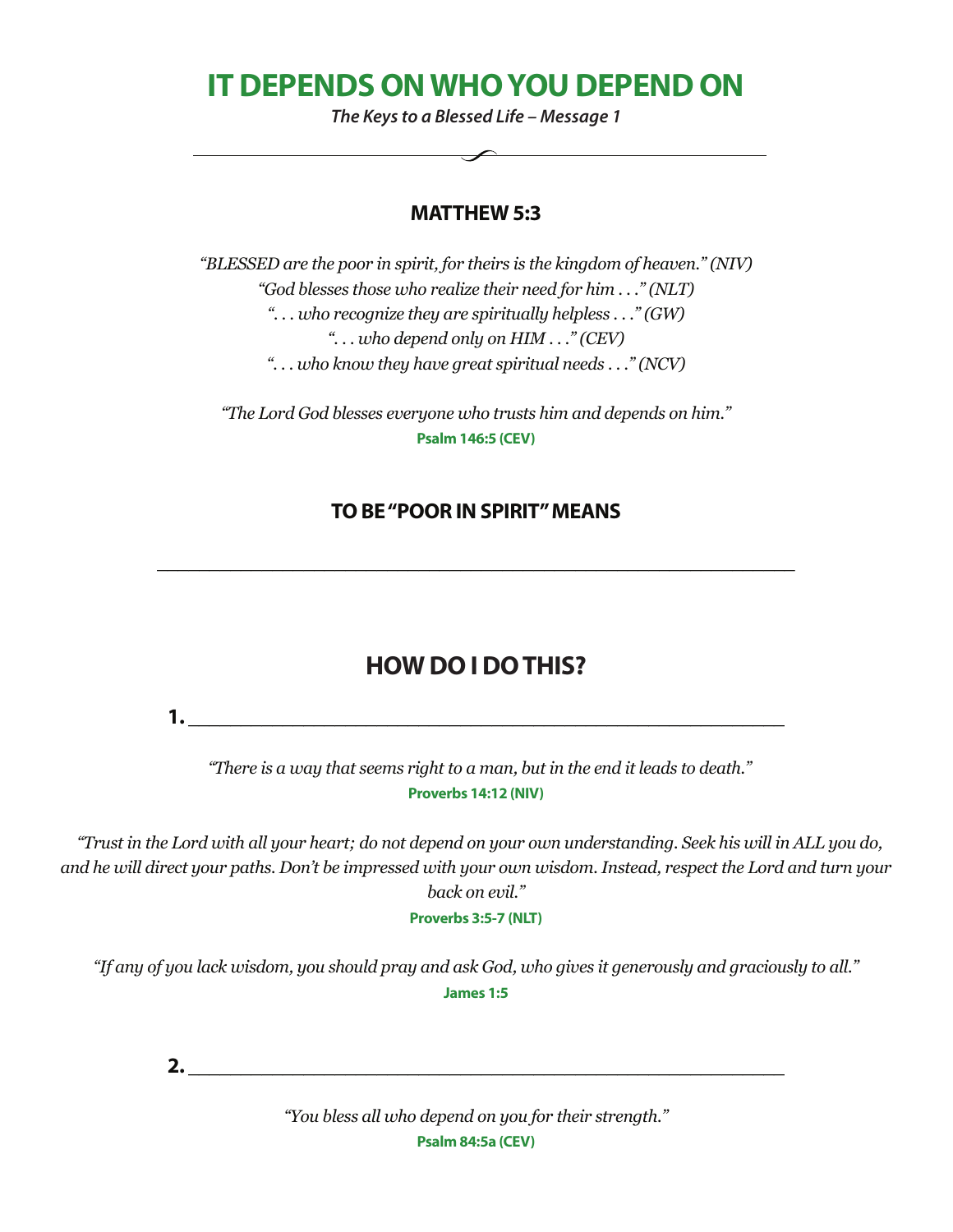"Those who trust in the Lord for help will find their strength renewed. They will rise on wings like eagles; they will *run and not get weary; they will walk and not grow weak."* 

**Isaiah 40:31 (TEV)**

*"I walk in the strength of the Lord."*  **Psalm 71:16a (LB)**

*"My health may fail, and my spirit may grow weak, but God remains the strength of my heart. He is mine forever!"*  **Psalm 73:26 (NLT)**

 **3. \_\_\_\_\_\_\_\_\_\_\_\_\_\_\_\_\_\_\_\_\_\_\_\_\_\_\_\_\_\_\_\_\_\_\_\_\_\_\_\_\_\_\_\_\_\_\_\_\_\_\_\_\_\_\_\_\_**

*"I trust in you, O Lord. You are my God. My times are in your hands."*  **Psalm 31:14-15a**

> *"God has set the right time for everything."*  **Ecclesiastes 3:11a (TEV)**

*"I am the Lord, and when it is time, I will make these things happen quickly."*  **Isaiah 60:22b (NCV)**

*"I trust the Lord God to save me, and I will wait for him to answer my prayer."* **Micah 7:7 (CEV)**

**4. \_\_\_\_\_\_\_\_\_\_\_\_\_\_\_\_\_\_\_\_\_\_\_\_\_\_\_\_\_\_\_\_\_\_\_\_\_\_\_\_\_\_\_\_\_\_\_\_\_\_\_\_\_\_\_\_\_**

*"God blesses and protects everyone who runs to him."*  **Psalm 2:12 (CEV)**

*"I depend on God alone; I put my hope in him. He alone protects and saves me; he is my defender, and I shall never be defeated. My salvation and honor depend on God; he is my strong protector; he is my shelter!"*  **Psalm 62:5-7 (TEV)** 

 $5.$ 

*"And my God will supply all my needs from his abundant wealth because of what Christ Jesus has done for us."*  **Philippians 4:19**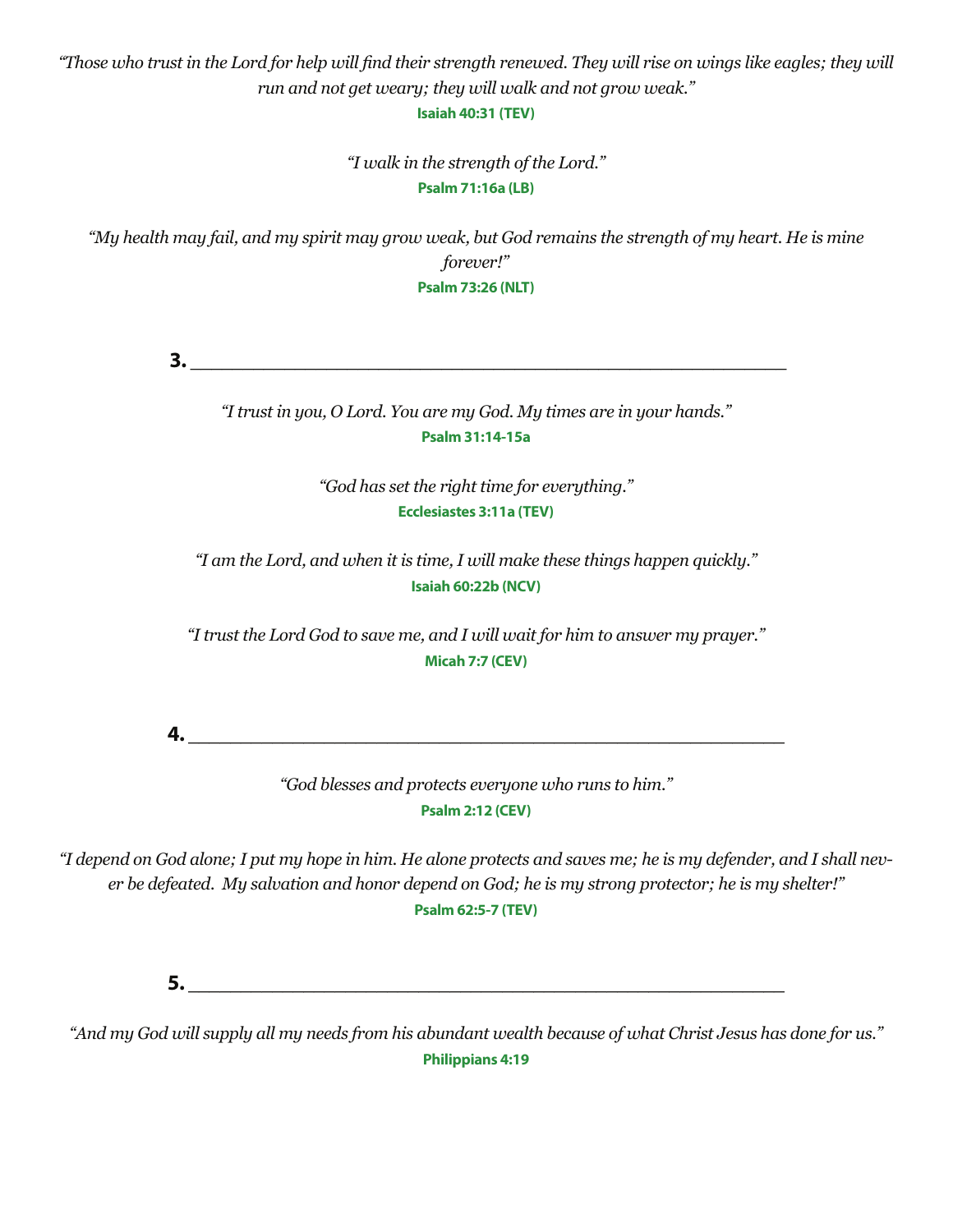#### **MY FIRST STEP IN EXPRESSING MY DEPENDENCE**

*"This is what happens in baptism. When we went under the water, we left the old sin behind and when we came up out of the water, we entered into a new life of grace. When we are lowered into the water, it is like the burial of Jesus; and when we are raised up out of the water, it is like the resurrection of Jesus. We are raised to live a new life."* 

**Romans 6:3-5 (Mes/NLT)**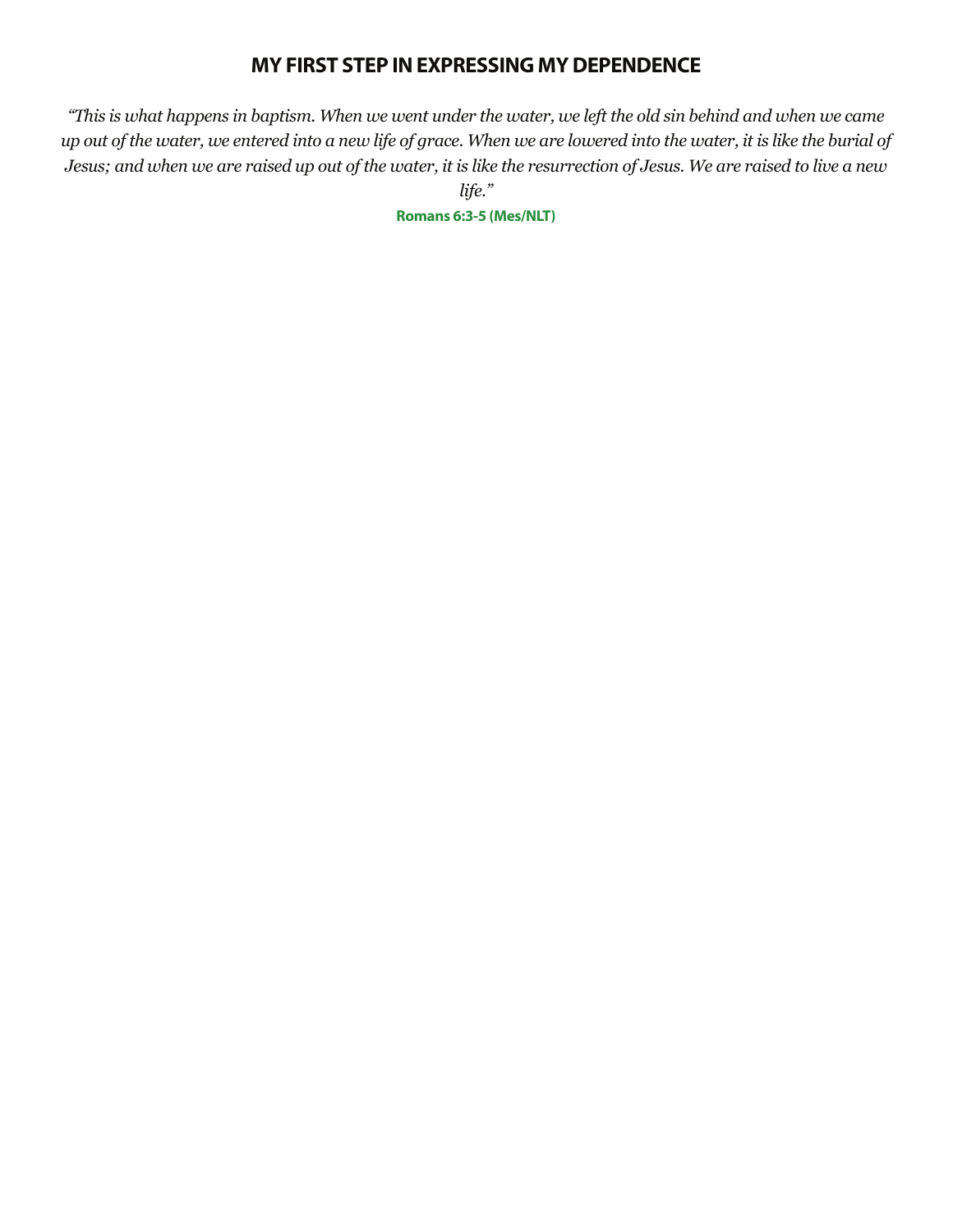# **HOW GOD BLESSES BROKEN HEARTS**

*The Keys to a Blessed Life – Message 2*

*"God blesses those who mourn, for they will be comforted."* **Matthew 5:4** 

#### **• GOD DOESN'T EXPECT ME TO BE \_\_\_\_\_\_\_\_\_\_\_\_\_\_\_\_\_\_\_\_\_\_\_\_\_\_\_\_\_\_\_\_\_\_\_\_\_\_\_\_\_\_\_**

*"There is a time for everything, and a season for every activity under heaven . . . There is a time to weep and a time to laugh, a time to mourn and a time to dance."* 

**Ecclesiastes 3:1, 4**

*"When I kept things to myself, I felt weak deep inside me. I moaned all day long."* **Psalm 32:3 (NCV)**

*"I was silent and held my peace to no avail. My distress only grew worse."*  **Psalm 39:2 (ESV)**

#### **HOW DOES GOD BLESS BROKEN HEARTS?**

**1. \_\_\_\_\_\_\_\_\_\_\_\_\_\_\_\_\_\_\_\_\_\_\_\_\_\_\_\_\_\_\_\_\_\_\_\_\_\_\_\_\_\_\_\_\_\_\_\_\_\_\_\_\_\_\_\_\_\_\_\_\_\_\_\_\_**

*"The Lord is close to the brokenhearted, and he saves those whose spirits have been crushed."* **Psalm 34:18 (NCV)**

> *"I will never leave you and I will never abandon you."*  **Hebrews 13:5**

*"Our hearts ache, but at the same time we have the joy of the Lord."* **2 Corinthians 6:10a (LB)**

**2. \_\_\_\_\_\_\_\_\_\_\_\_\_\_\_\_\_\_\_\_\_\_\_\_\_\_\_\_\_\_\_\_\_\_\_\_\_\_\_\_\_\_\_\_\_\_\_\_\_\_\_\_\_\_\_\_\_\_\_\_\_\_\_\_\_\_**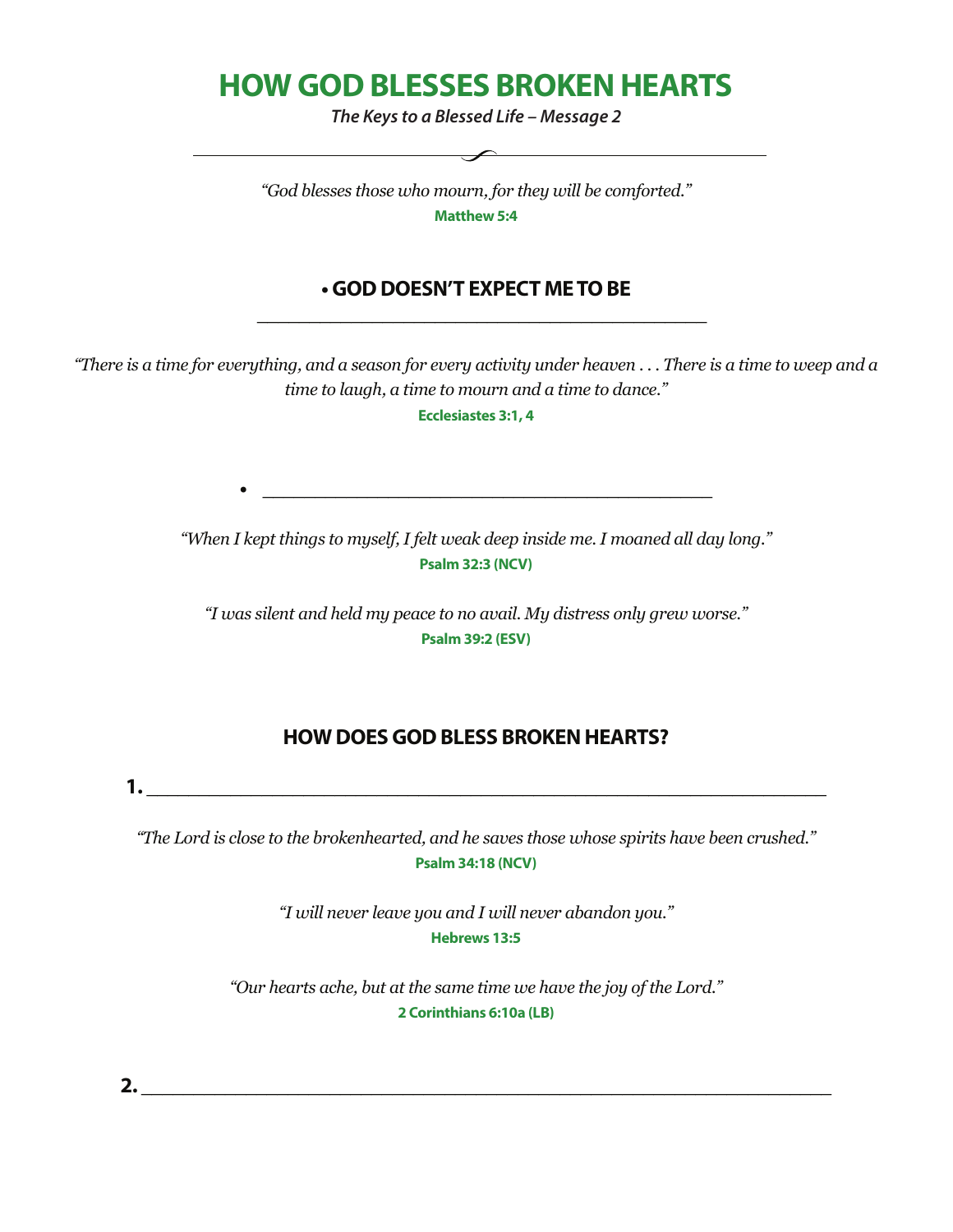*"When Jesus saw Lazarus' sister sobbing, and saw how all those with her were crying also, his heart was touched, and he was deeply moved . . . Then Jesus started crying. 'See how much he loved Lazarus!' they said."* **John 11:33-36**

*(Jesus) "He has sent me to comfort all who mourn, to give to those who mourn in Zion joy and gladness instead of grief, and a song of praise instead of sorrow."*  **Isaiah 61:2-3 (TEV)**

**3.\_\_\_\_\_\_\_\_\_\_\_\_\_\_\_\_\_\_\_\_\_\_\_\_\_\_\_\_\_\_\_\_\_\_\_\_\_\_\_\_\_\_\_\_\_\_\_\_\_\_\_\_\_\_\_\_\_\_\_\_\_\_\_\_\_\_** *"In Christ we who are many form one Body, and each member belongs to all the others . . . Be devoted to each other like a loving family . . . Rejoice with those who rejoice and mourn with those who mourn."*  **Romans 12:5,10,15 (NIV/GW) You weren't meant to go through grief on your own!** *"Comfort each other and give each other strength."*  **1 Thessalonians 5:11 (ICB) 4.\_\_\_\_\_\_\_\_\_\_\_\_\_\_\_\_\_\_\_\_\_\_\_\_\_\_\_\_\_\_\_\_\_\_\_\_\_\_\_\_\_\_\_\_\_\_\_\_\_\_\_\_\_\_\_\_\_\_\_\_\_\_\_\_\_\_** *"Sometimes it takes a painful experience to make us change our ways."* **Proverbs 20:30 (TEV)** *"We know that in all things God works for the good of those who love him . . ."*  **Romans 8:28 (NIV)** *"These troubles are getting us ready for an eternal glory that will make all our troubles seem like nothing. Things that are seen don't last forever, but things that are not seen are eternal. That's why we keep focused on the things that can't be seen."* **2 Corinthians 4:17-18 (CEV)**  $\mathbf{5.}$ 

*"We don't want you to be ignorant about believers who have died. We don't want you to grieve like the people who have no hope."*

**1 Thessalonians 4:13 (GW)**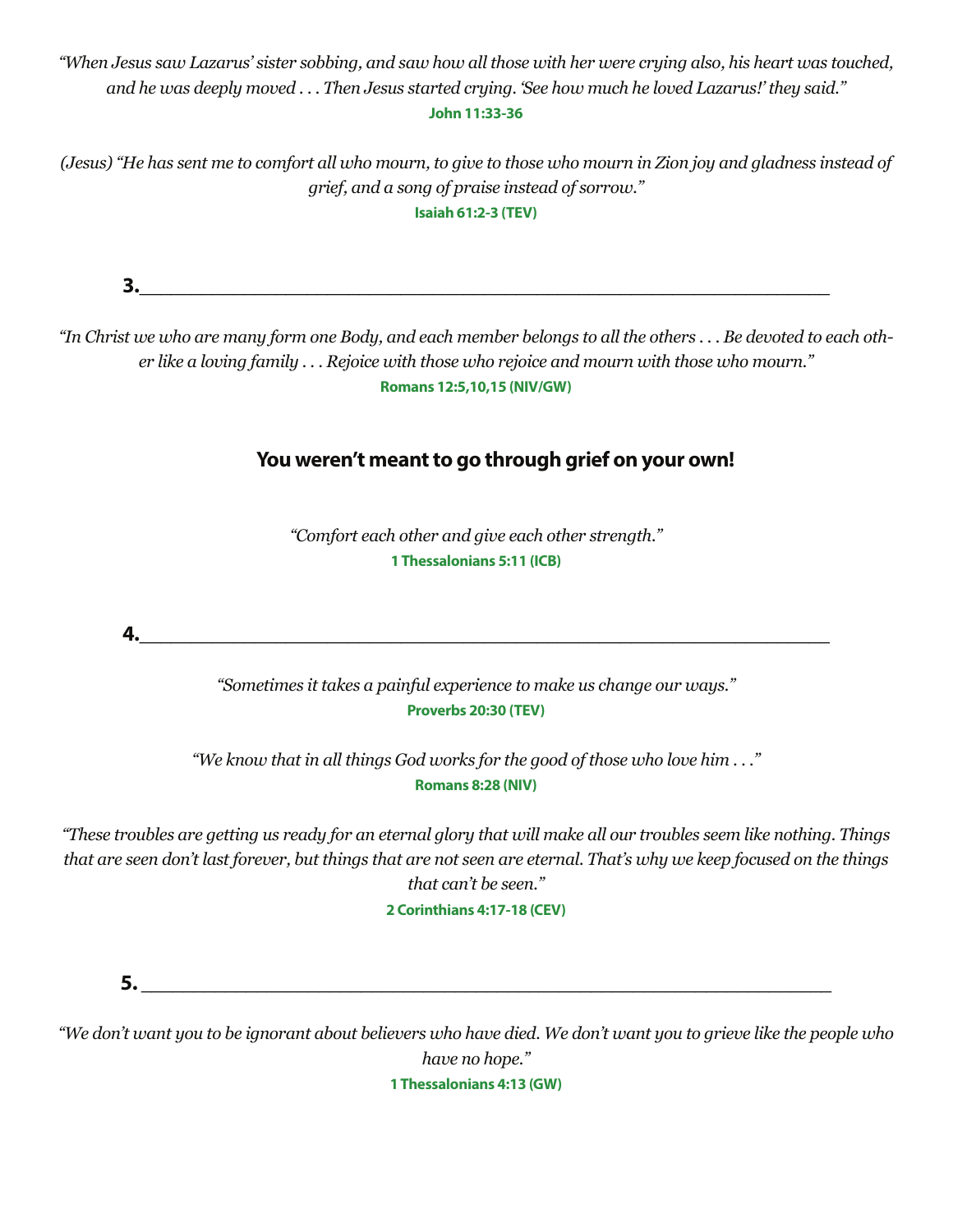**Revelation 21:4 (NIV)**

**6.\_\_\_\_\_\_\_\_\_\_\_\_\_\_\_\_\_\_\_\_\_\_\_\_\_\_\_\_\_\_\_\_\_\_\_\_\_\_\_\_\_\_\_\_\_\_\_\_\_\_\_\_\_\_\_\_\_\_\_\_\_\_\_\_\_\_**

*"God comforts us in all our troubles so that we can comfort others with the same comfort we received from God."*  **2 Corinthians 1:4**

**Every day I either need comfort or need to comfort others.**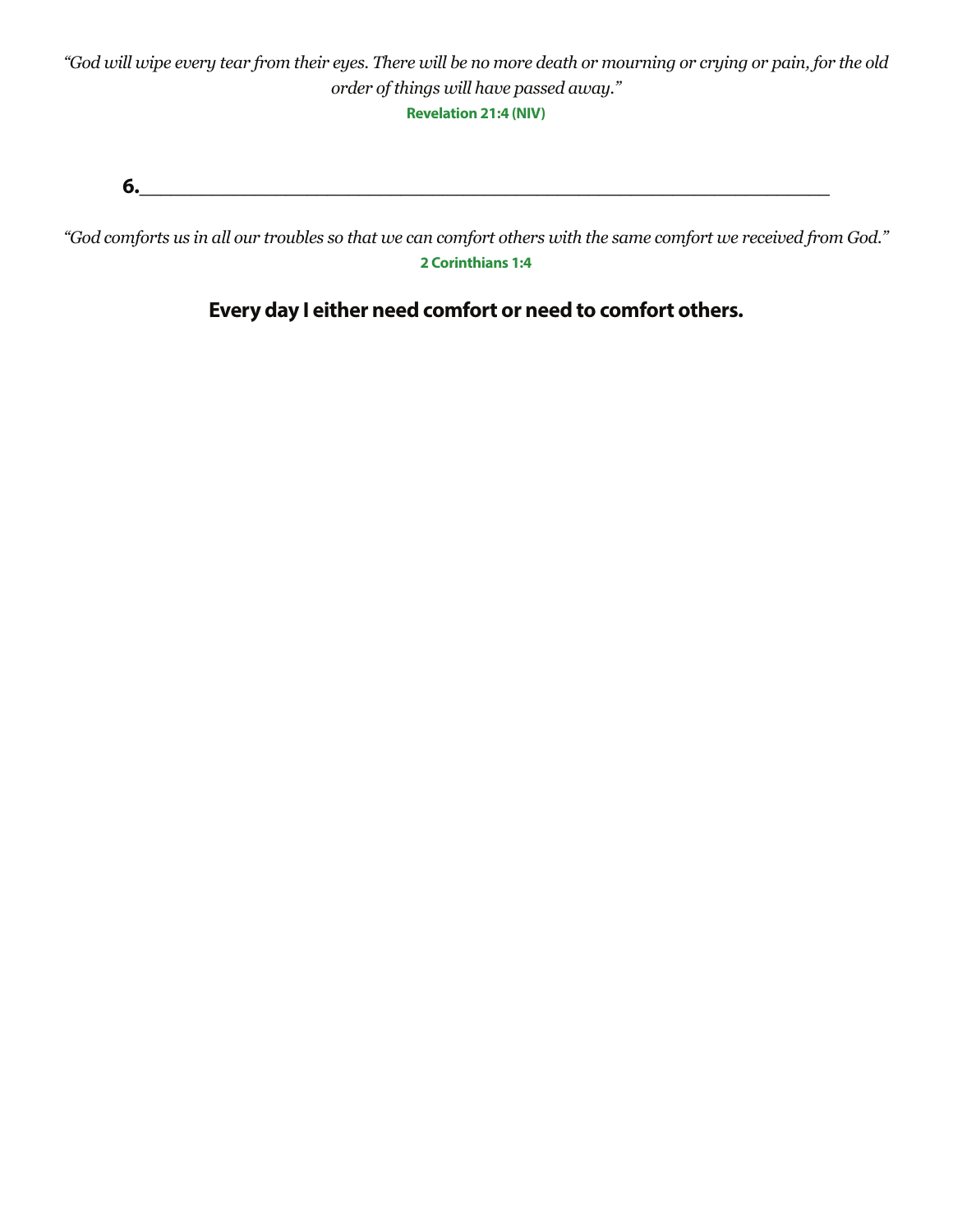# **THE STRENGTH OF GENTLENESS**

*The Keys to a Blessed Life – Message 3*

*"God blesses those who are gentle. The whole earth will belong to them!"* **Matthew 5:5**

GENTLENESS IS **Example 20** 

## **BENEFITS OF BEING GENTLE**

**1. GENTLENESS with a set of the set of the set of the set of the set of the set of the set of the set of the set of the set of the set of the set of the set of the set of the set of the set of the set of the set of the** 

*"A gentle answer turns away wrath, but a harsh word stirs up anger."* **Proverbs 15:1 (NIV)**

*"If your boss is angry with you, don't quit! A quiet, gentle spirit can overcome even great mistakes."* **Ecclesiastes 10:4 (NLT)**

**2. GENTLENESS \_\_\_\_\_\_\_\_\_\_\_\_\_\_\_\_\_\_\_\_\_\_\_\_\_\_\_\_\_\_\_\_\_\_\_\_\_\_\_\_\_\_\_\_\_\_\_\_\_\_\_\_\_\_\_**

*"We respond gently when evil things are said about us."* **1 Corinthians 4:13 (NLT)**

*"Your conversation should be so sensible that anyone who wants to argue will be ashamed because there won't be anything to criticize in anything you say!"*

**Titus 2:8 (LB)**

*"The Lord's servant must never quarrel; instead, he must be kind and gentle with everyone, He must be able to teach effectively and be patient with difficult people Those who oppose him he must gently instruct, in the hope that God will grant them repentance leading them to know the truth."* 

**2 Tim. 2:24-25 (NIV/LB)** 

**3. GENTLENESS \_\_\_\_\_\_\_\_\_\_\_\_\_\_\_\_\_\_\_\_\_\_\_\_\_\_\_\_\_\_\_\_\_\_\_\_\_\_\_\_\_\_\_\_\_\_\_\_\_\_\_\_\_\_\_**

*"Gentle speech breaks down rigid defenses."*  **Proverbs 25:15b (Mes)**

*"A gentle word can get through to the hard-headed."*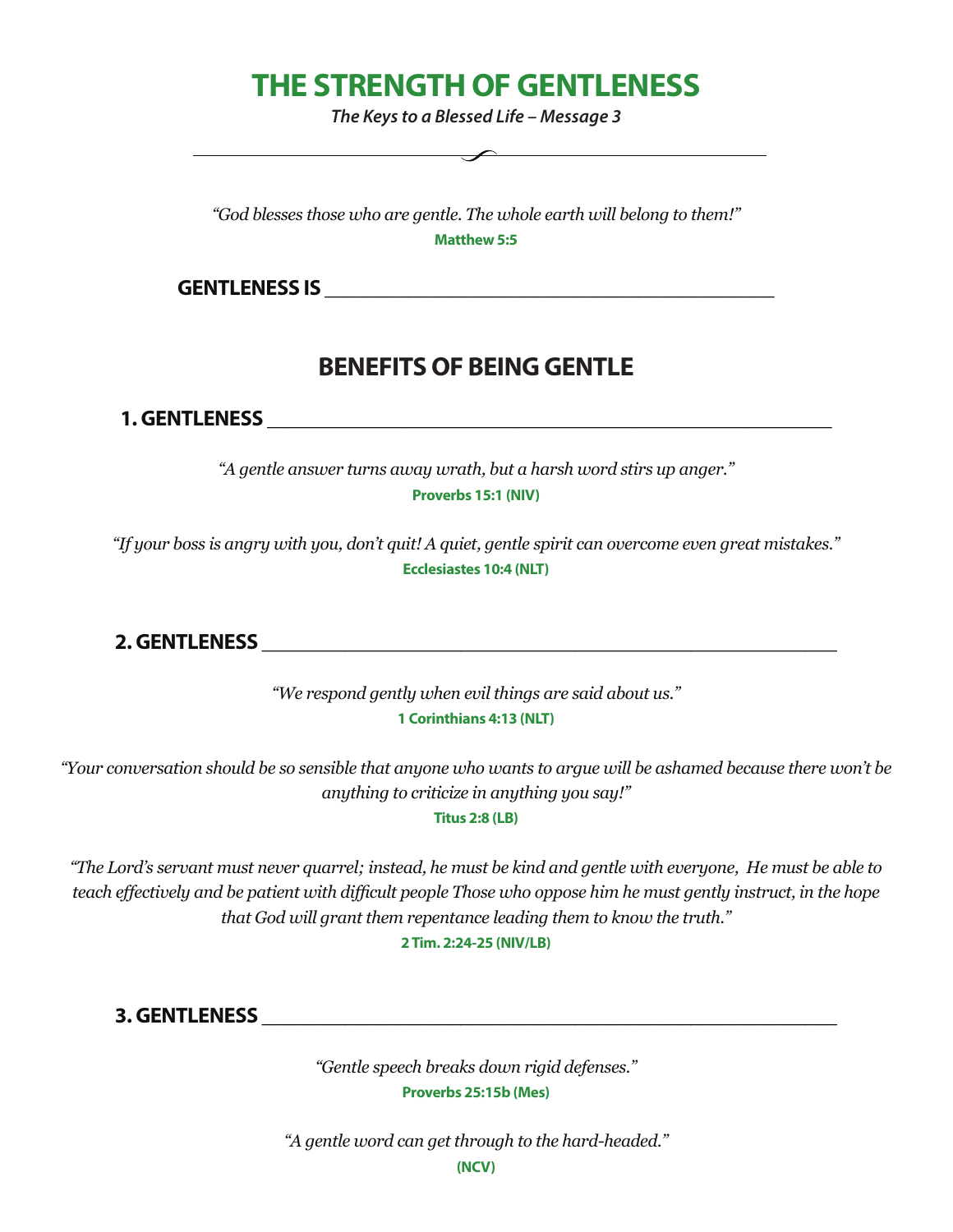*"A wise, mature person is known for understanding. The more pleasant his words, the more persuasive he is."*  **Proverbs 16:21 (TEV)**

### **4. GENTLENESS**

*"As a man of God... pursue what God approves of: godliness, faith, love, endurance, and gentleness"*  **1 Tim. 6:11 (GW)**

*"You should be known for the beauty that comes from within, the unfading beauty of a gentle and quiet spirit, which is so precious to God."* 

**1 Peter 3:4 (NLT)**

**5. GENTLENESS** 

*"Husbands, love your wives and be gentle with them."*  **Colossians 3:19 (NCV)**

*"Fathers, do not irritate and provoke your children to anger. Do not exasperate them to resentment, but rear them tenderly in the training and discipline and counsel of the Lord."* 

**Ephesians 6:4 (Amp)**

**6. GENTLENESS \_\_\_\_\_\_\_\_\_\_\_\_\_\_\_\_\_\_\_\_\_\_\_\_\_\_\_\_\_\_\_\_\_\_\_\_\_\_\_\_\_\_\_\_\_\_\_\_\_\_\_\_\_\_\_\_**

*"A woman of gentle grace will be respected."*  **Proverbs 11:16 (Mes)**

*"Moses was a very meek and gentle man. In fact, he was more gentle than anyone else on the face of the earth!"*  **Numbers 12:3 (Amp)**

#### **7. GENTLENESS** *Particularly and the contract of the contract of the contract of the contract of the contract of the contract of the contract of the contract of the contract of the contract of the contract of the contrac*

*"Believers should never speak evil of ANYONE, nor be quarrelsome. Instead they should be gentle and show courtesy to everyone."* 

**Titus 3:2 (GW)**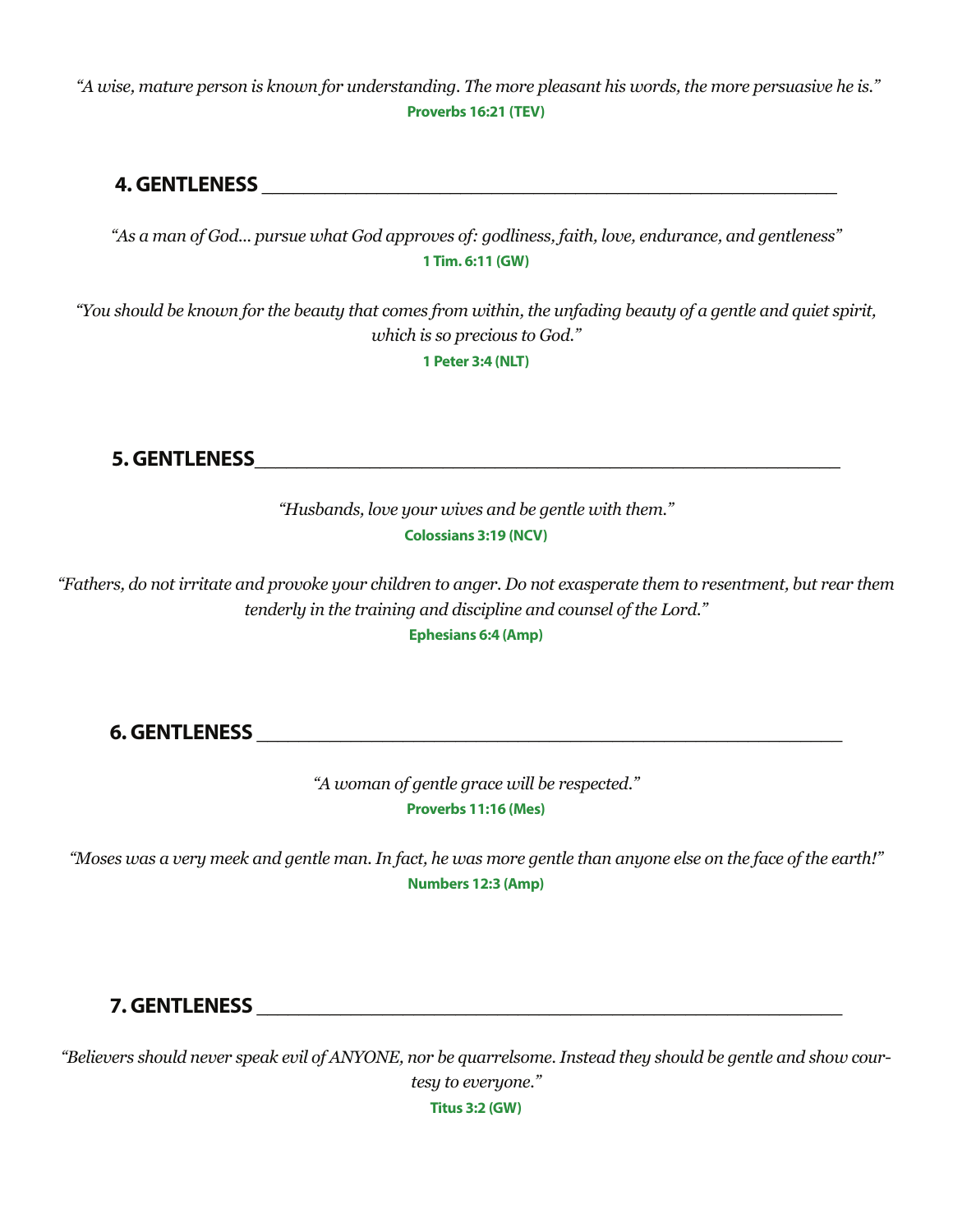*"Always be prepared to give an answer to everyone who asks you to give the reason for the hope that you have. But do this with gentleness and respect."* 

**1 Peter 3:15 (NIV)**

#### **8. GENTLENESS \_\_\_\_\_\_\_\_\_\_\_\_\_\_\_\_\_\_\_\_\_\_\_\_\_\_\_\_\_\_\_\_\_\_\_\_\_\_\_\_\_\_\_\_\_\_\_\_\_\_\_\_\_\_\_\_**

*"Come to me, all you who are weary and burdened, and I will give you rest. Take my yoke upon you and learn from me, for I am gentle and humble in heart, and you will find rest for your souls."* **Matthew 11:28-29 (NIV)**

> *"The fruit of the Spirit is . . . gentleness!"*  **Galatians 5:22-23 (NIV)**

## **WHO CAN I PRACTICE GENTLENESS WITH THIS WEEK?**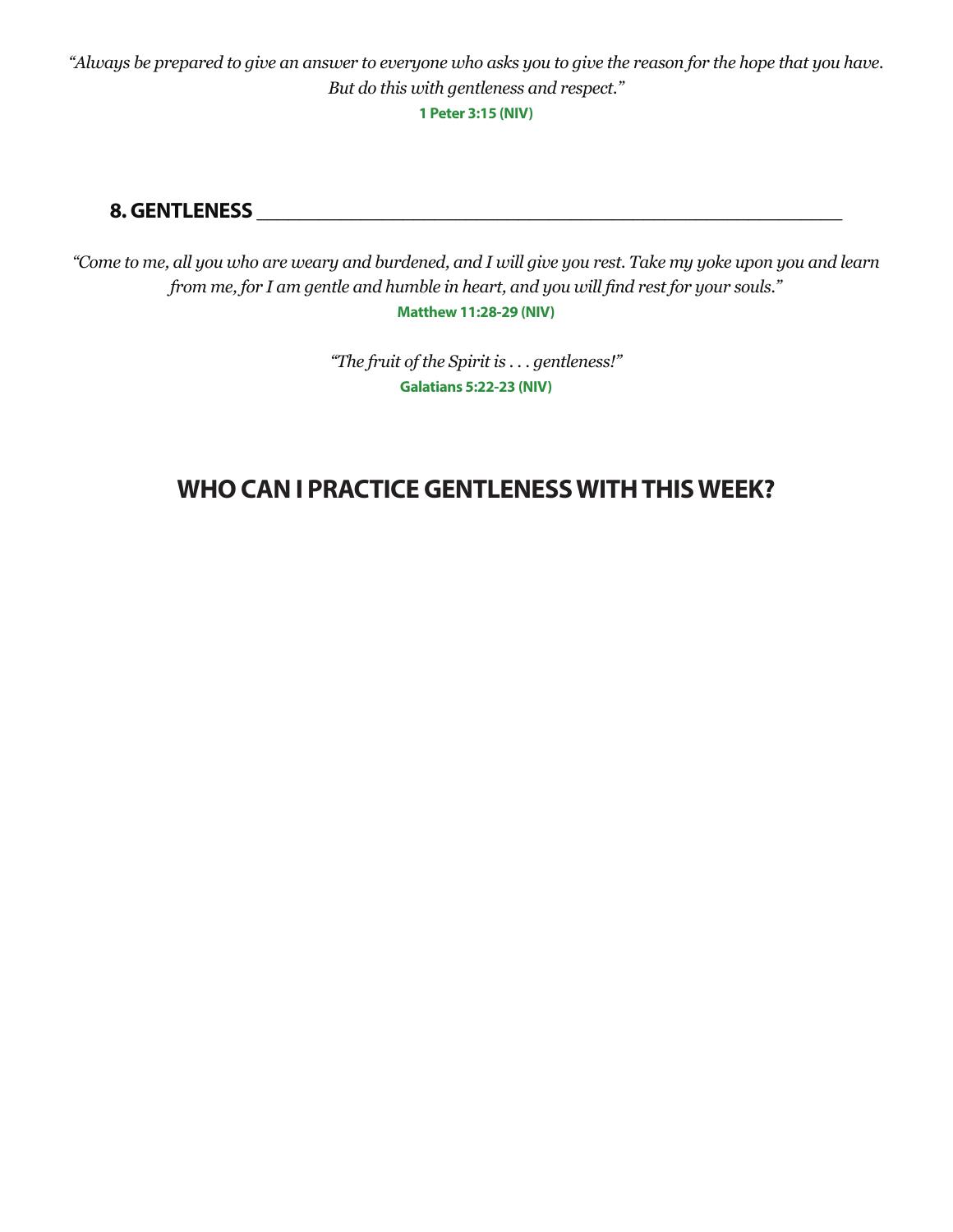# **WHY YOU NEED TO STAY HUNGRY**

*The Keys to a Blessed Life – Message 4*

 $\overbrace{\hspace{2.5cm}}$ 

*"God blesses those who hunger and thirst for righteousness, for they will be filled."* **Matthew 5:6 (NIV)**

### **RIGHTEOUSNESS IS. . .**

**• A Relationship: \_\_\_\_\_\_\_\_\_\_\_\_\_\_\_\_\_\_\_\_\_\_\_\_\_\_\_\_\_\_\_\_\_\_\_\_\_\_\_\_\_\_\_\_\_\_\_\_\_\_\_\_\_**

*"The Good News shows how God makes people right with himself."* **Romans 1:17 (NCV)**

**• A Lifestyle: \_\_\_\_\_\_\_\_\_\_\_\_\_\_\_\_\_\_\_\_\_\_\_\_\_\_\_\_\_\_\_\_\_\_\_\_\_\_\_\_\_\_\_\_\_\_\_\_\_\_\_\_\_\_\_\_\_**

*". . . all who practice righteousness are God's true children."*  **1 John 2:29 (Mes)**

*"Righteousness is the road to life and path to immortality."* **Proverbs 12:28**

#### **THE GOOD NEWS: GOD'S PLAN TO MAKE ME RIGHT WITH HIMSELF**

**1. \_\_\_\_\_\_\_\_\_\_\_\_\_\_\_\_\_\_\_\_\_\_\_\_\_\_\_\_\_\_\_\_\_\_\_\_\_\_\_\_\_\_\_\_\_\_\_\_\_\_\_\_\_\_\_\_\_\_\_\_\_\_\_\_\_\_\_**

*"There is not a righteous person on earth who always does what is right and never sins."* **Ecclesiastes 7:20 (NIV)**

"No one can ever be made right in God's sight by doing what his law commands, because the more we know God's *law, the clearer it becomes that we can't keep it."*

**Romans 3:20 (NLT)**

**2. \_\_\_\_\_\_\_\_\_\_\_\_\_\_\_\_\_\_\_\_\_\_\_\_\_\_\_\_\_\_\_\_\_\_\_\_\_\_\_\_\_\_\_\_\_\_\_\_\_\_\_\_\_\_\_\_\_\_\_\_\_\_\_\_\_\_\_**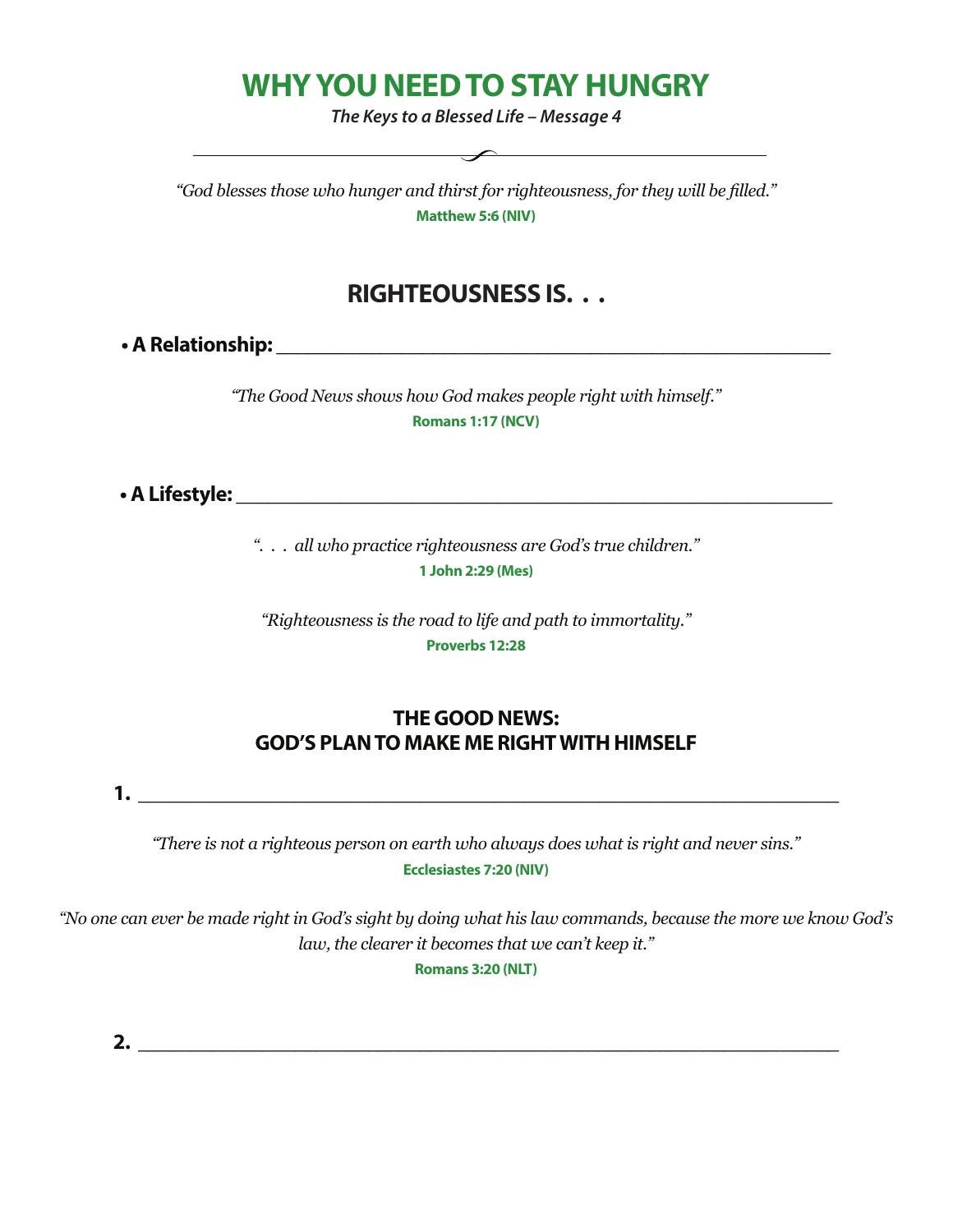"For all have sinned; we all fall short of God's glorious standard. Yet now God in his gracious kindness declares us not quilty. He has done this through Christ Jesus, who has freed us by taking away our sins. For God sent Jesus to take the punishment for our sins and to satisfy God's anger against us. We are made right with God when we *believe that Jesus shed his blood, sacrificing his life for us."*

#### **Romans 3:23-25 (NLT)**

"God made Christ, who never sinned, to be the offering for our sin, so that we could be made right with God *through Christ."*  **2 Corinthians 5:21 (NLT)**

**3. \_\_\_\_\_\_\_\_\_\_\_\_\_\_\_\_\_\_\_\_\_\_\_\_\_\_\_\_\_\_\_\_\_\_\_\_\_\_\_\_\_\_\_\_\_\_\_\_\_\_\_\_\_\_\_\_\_\_\_\_\_\_\_\_\_\_\_**

"We are made right in God's sight when we trust in Jesus Christ to take away our sins. And we all can be saved in *this same way, no matter who we are or what we have done."*

#### **Romans 3:22 (NLT)**

"If you confess with your mouth that Jesus is Lord, and believe in your heart that God raised Him from the dead, you will be saved; for you believe with your heart, resulting in righteousness, and you confess with your mouth, *resulting in salvation."*

**Romans 10:9-10**

### **HOW DO I STAY SPIRITUALLY HUNGRY?**

**1. \_\_\_\_\_\_\_\_\_\_\_\_\_\_\_\_\_\_\_\_\_\_\_\_\_\_\_\_\_\_\_\_\_\_\_\_\_\_\_\_\_\_\_\_\_\_\_\_\_\_\_\_\_\_\_\_\_\_\_\_\_\_\_\_\_\_\_**

"...pray that you have the power to understand how wide, how long, how high, and how deep God's love really is. May you experience the love of Christ, though it is so great you will never fully understand it. THEN you will be *filled with the fullness of life AND the power that comes from God."*

**Ephesians 3:18-19 (NLT)**

**2. \_\_\_\_\_\_\_\_\_\_\_\_\_\_\_\_\_\_\_\_\_\_\_\_\_\_\_\_\_\_\_\_\_\_\_\_\_\_\_\_\_\_\_\_\_\_\_\_\_\_\_\_\_\_\_\_\_\_\_\_\_\_\_\_\_\_\_**

"The Lord says, "All you who are thirsty, come to me and drink! And to those of you who don't have money to buy food, come and eat for free! Why do you spend your money on something that isn't real food and doesn't really satisfy you? Come to me and you'll eat what is good; your soul will enjoy the stuff that really satisfies!" **Isaiah 55:1-2**

**3. \_\_\_\_\_\_\_\_\_\_\_\_\_\_\_\_\_\_\_\_\_\_\_\_\_\_\_\_\_\_\_\_\_\_\_\_\_\_\_\_\_\_\_\_\_\_\_\_\_\_\_\_\_\_\_\_\_\_\_\_\_\_\_\_\_\_\_**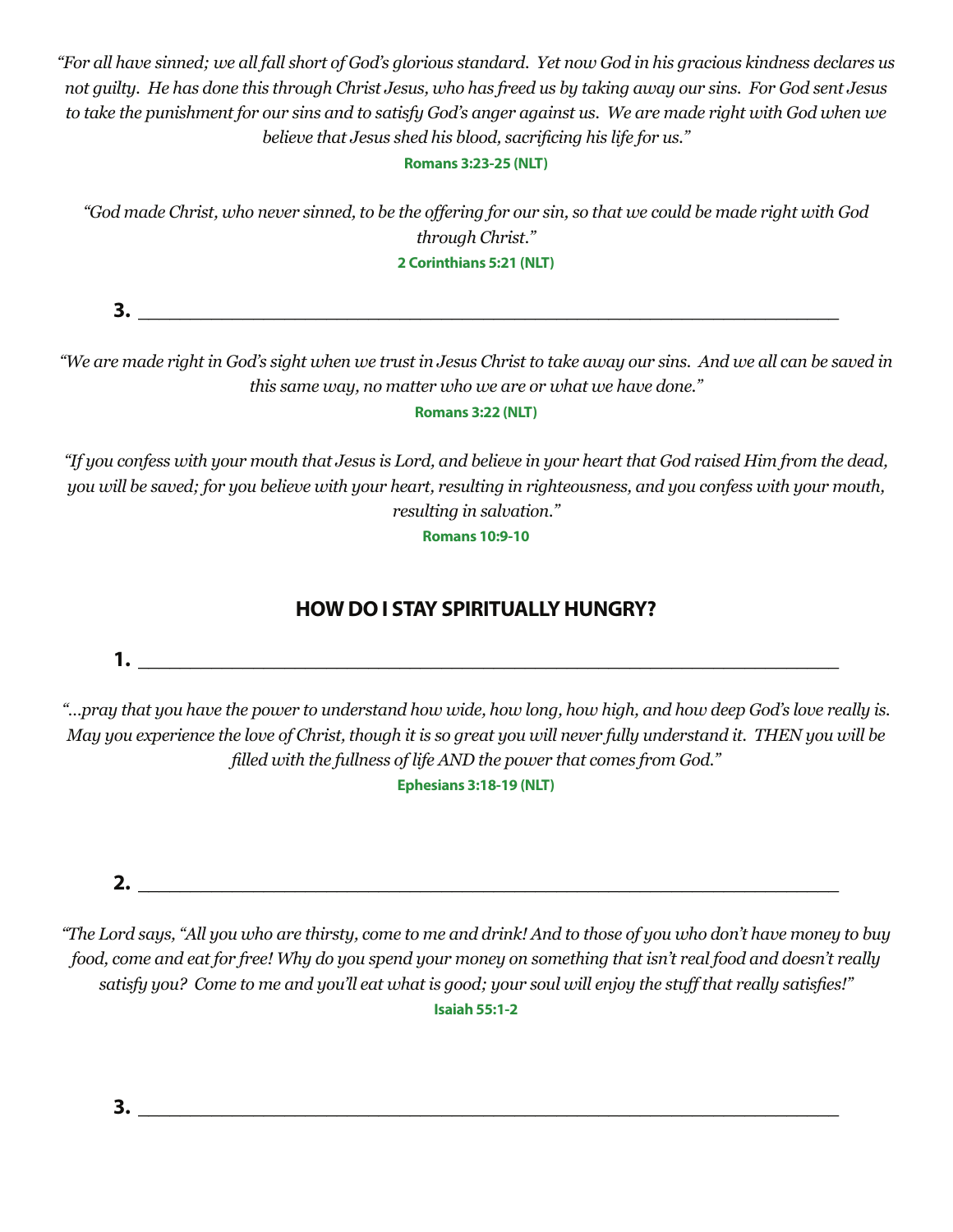"The thing you should want most is God's kingdom and doing what God wants. Then all these other things you *need will be given to you."*  **Matthew 6:33 (NCV)**

**4. \_\_\_\_\_\_\_\_\_\_\_\_\_\_\_\_\_\_\_\_\_\_\_\_\_\_\_\_\_\_\_\_\_\_\_\_\_\_\_\_\_\_\_\_\_\_\_\_\_\_\_\_\_\_\_\_\_\_\_\_\_\_\_\_\_\_\_**

"You must crave the pure spiritual milk [of the Word] so that you can grow into the fullness of your salvation. Cry *out for this nourishment like a baby cries for milk!"*

**1 Peter 2:2 (NLT)**

**5. \_\_\_\_\_\_\_\_\_\_\_\_\_\_\_\_\_\_\_\_\_\_\_\_\_\_\_\_\_\_\_\_\_\_\_\_\_\_\_\_\_\_\_\_\_\_\_\_\_\_\_\_\_\_\_\_\_\_\_\_\_\_\_\_\_\_\_**

*"Join the company of good men and women, who will keep you on the path of the righteous."* **Proverbs 2:20 (Mes/NLT)**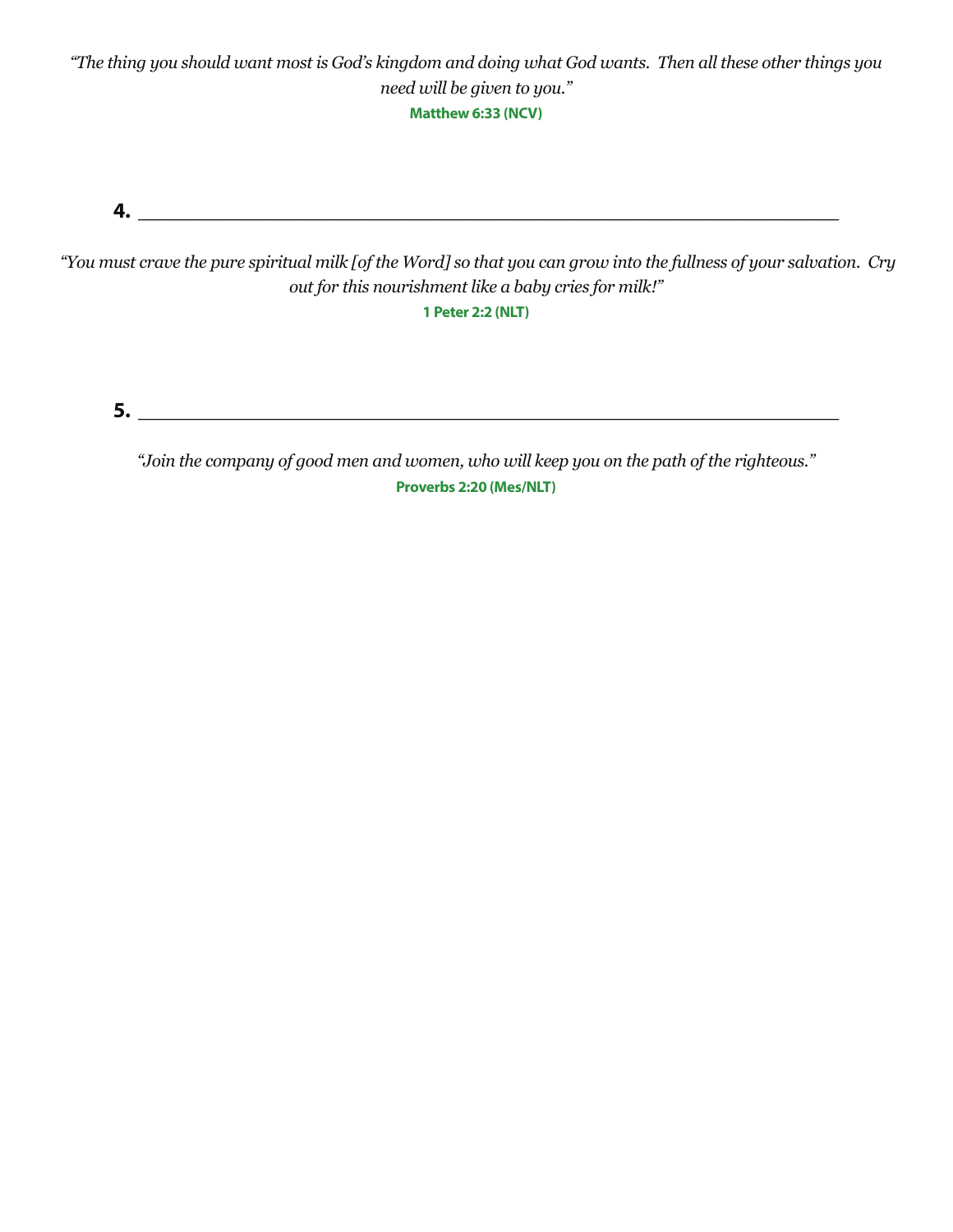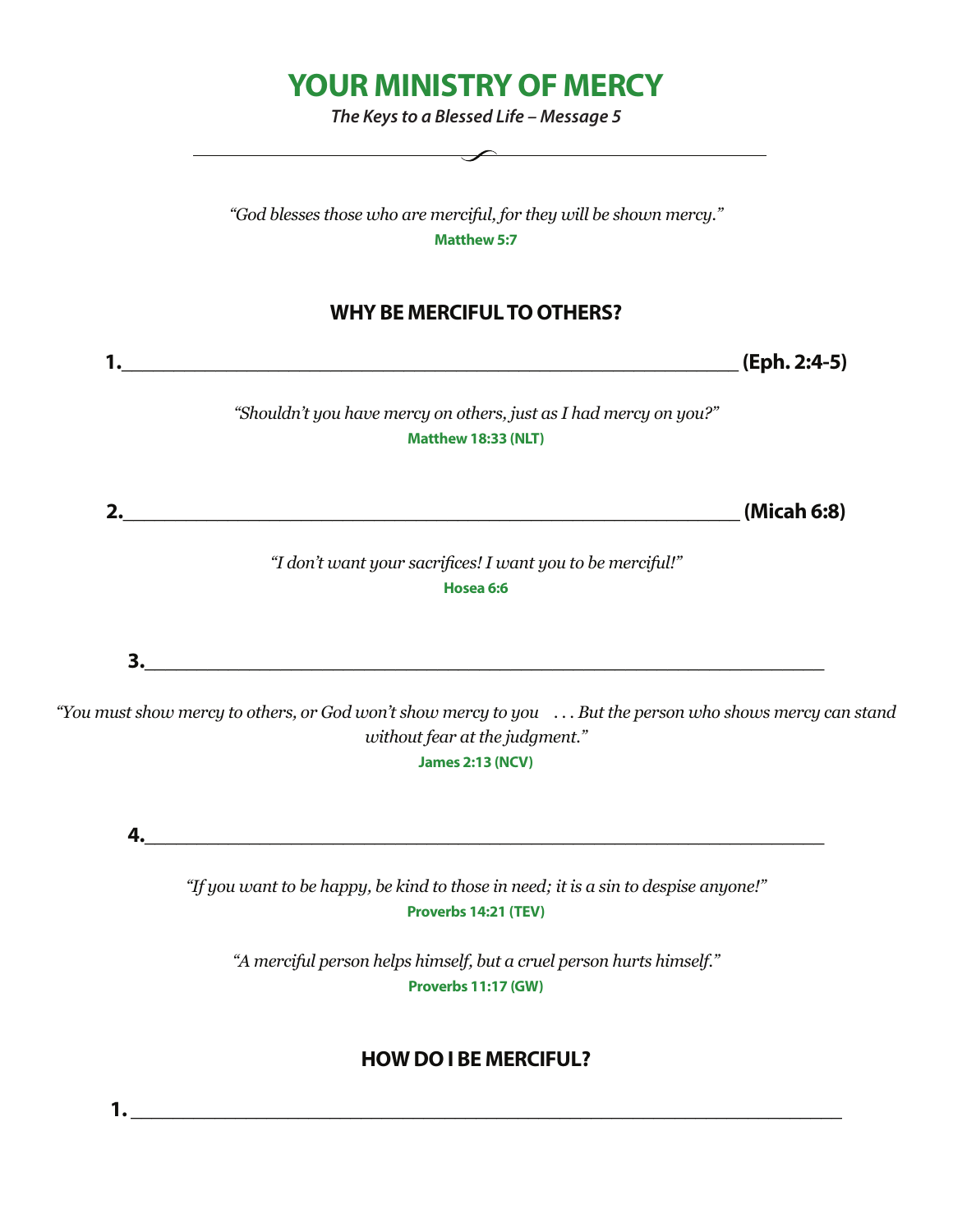#### *"Be patient with each other, making allowance for each other's faults because of your love."*  **Ephesians 4:2 (LB)**

 *"The wisdom that comes from heaven is pure, peace loving, gentle at all times, and willing to yield to others. Wisdom is full of mercy..."* 

**James 3:17 (NLT)**

**2. \_\_\_\_\_\_\_\_\_\_\_\_\_\_\_\_\_\_\_\_\_\_\_\_\_\_\_\_\_\_\_\_\_\_\_\_\_\_\_\_\_\_\_\_\_\_\_\_\_\_\_\_\_\_\_\_\_\_\_\_\_\_\_\_\_\_\_\_** *"Whenever you possibly can, do good to those who need it."* **Proverbs 3:27 (TEV)** *"[When you do] acts of mercy, show mercy with cheerfulness."*  **Romans 12:8**

*"Don't get bitter or angry or use harsh words that hurt each other. Don't yell at one another or curse or ever be rude. Instead, be kind and merciful, and forgive others, just as God forgave you because of Christ."*  **Ephesians 4:31-32 (CEV)**

**3.**  $\blacksquare$ 

**4. \_\_\_\_\_\_\_\_\_\_\_\_\_\_\_\_\_\_\_\_\_\_\_\_\_\_\_\_\_\_\_\_\_\_\_\_\_\_\_\_\_\_\_\_\_\_\_\_\_\_\_\_\_\_\_\_\_\_\_\_\_\_\_\_\_\_\_\_**

*"Love your enemies, do good to them, and lend to them without expecting to get anything back. Then your reward will be great, and you will be children of the Most High, because God is kind to the ungrateful and wicked. Be merciful, just as your Father is merciful."*

**Luke 6:35-36 (NIV)**

**5.\_\_\_\_\_\_\_\_\_\_\_\_\_\_\_\_\_\_\_\_\_\_\_\_\_\_\_\_\_\_\_\_\_\_\_\_\_\_\_\_\_\_\_\_\_\_\_\_\_\_\_\_\_\_\_\_\_\_\_\_\_\_\_\_\_\_\_\_**

*(Paul) "Even though I was once a blasphemer and a persecutor and a violent man, I was shown mercy because I acted in ignorance and unbelief . . . I was shown mercy so that in me, the worst of sinners, Jesus might display his unlimited patience as an example for others who'd believe on him and receive eternal life."* 

#### **1 Timothy 1:13,16**

"Show mercy to those who have doubts. Save others by snatching them from the fire. Show mercy to them, while *being careful that you aren't contaminated by their sins."* 

**Jude 1:22-23 (GW/NLT)**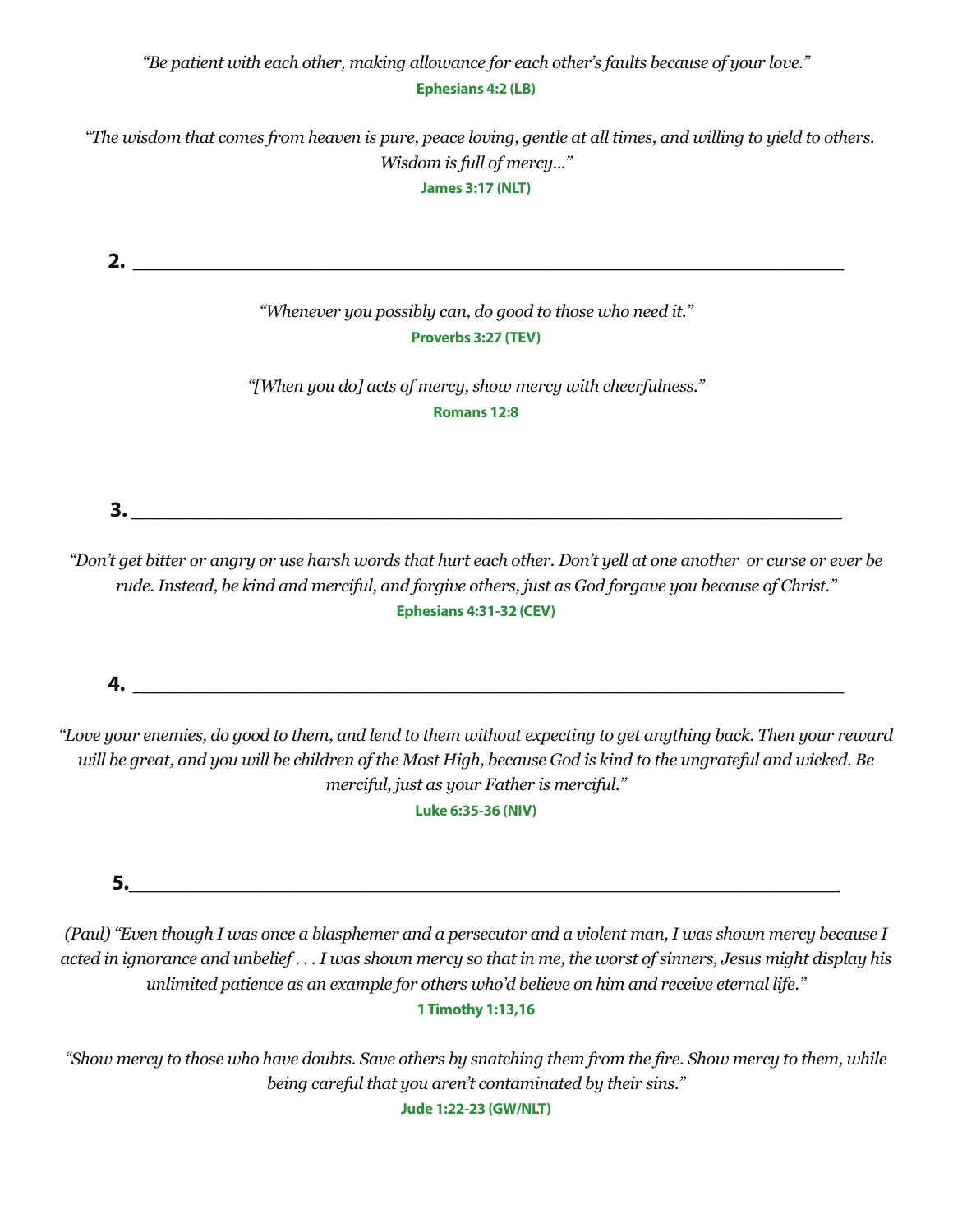**6. \_\_\_\_\_\_\_\_\_\_\_\_\_\_\_\_\_\_\_\_\_\_\_\_\_\_\_\_\_\_\_\_\_\_\_\_\_\_\_\_\_\_\_\_\_\_\_\_\_\_\_\_\_\_\_\_\_\_\_\_\_\_\_\_\_\_\_\_**

"Show mercy to those who have doubts. Save others by snatching them from the fire. Show mercy to them, while *being careful that you aren't contaminated by their sins." "Matthew invited Jesus and his disciples to be his dinner guests, along with his fellow tax collectors and many other notorious sinners. The Pharisees were indignant. 'Why does your teacher eat with such scum?' they asked his disciples. When he heard this, Jesus replied, 'Healthy people*  don't need a doctor—sick people do. Go learn the meaning of the Scripture, "I want you to be merciful; I don't want uour sacrifices!" For I have come to call sinners, not those who think they are already good enough.""

**Matthew 9:10-13 (NLT)**

**7. \_\_\_\_\_\_\_\_\_\_\_\_\_\_\_\_\_\_\_\_\_\_\_\_\_\_\_\_\_\_\_\_\_\_\_\_\_\_\_\_\_\_\_\_\_\_\_\_\_\_\_\_\_\_\_\_\_\_\_\_\_\_\_\_\_\_\_\_**

"Another time Jesus was walking through some grain fields on the Sabbath. His disciples were hungry, so they *began to pick some grain and eat it. Some Pharisees saw this and protested, 'Your disciples are breaking God's law*  by harvesting grain on the Sabbath!' But Jesus said, 'Haven't you ever read what King David did when he and *his soldiers were hungry? He went into the house of God, and they ate the holy bread reserved for the priests? . . . You would not have judged these innocent men if you knew the real meaning of the Scripture, "I want you to be merciful. I don't want your sacrifices!" For I am the Lord of the Sabbath!'"* 

**Matthew 12:1-8 (NLT)**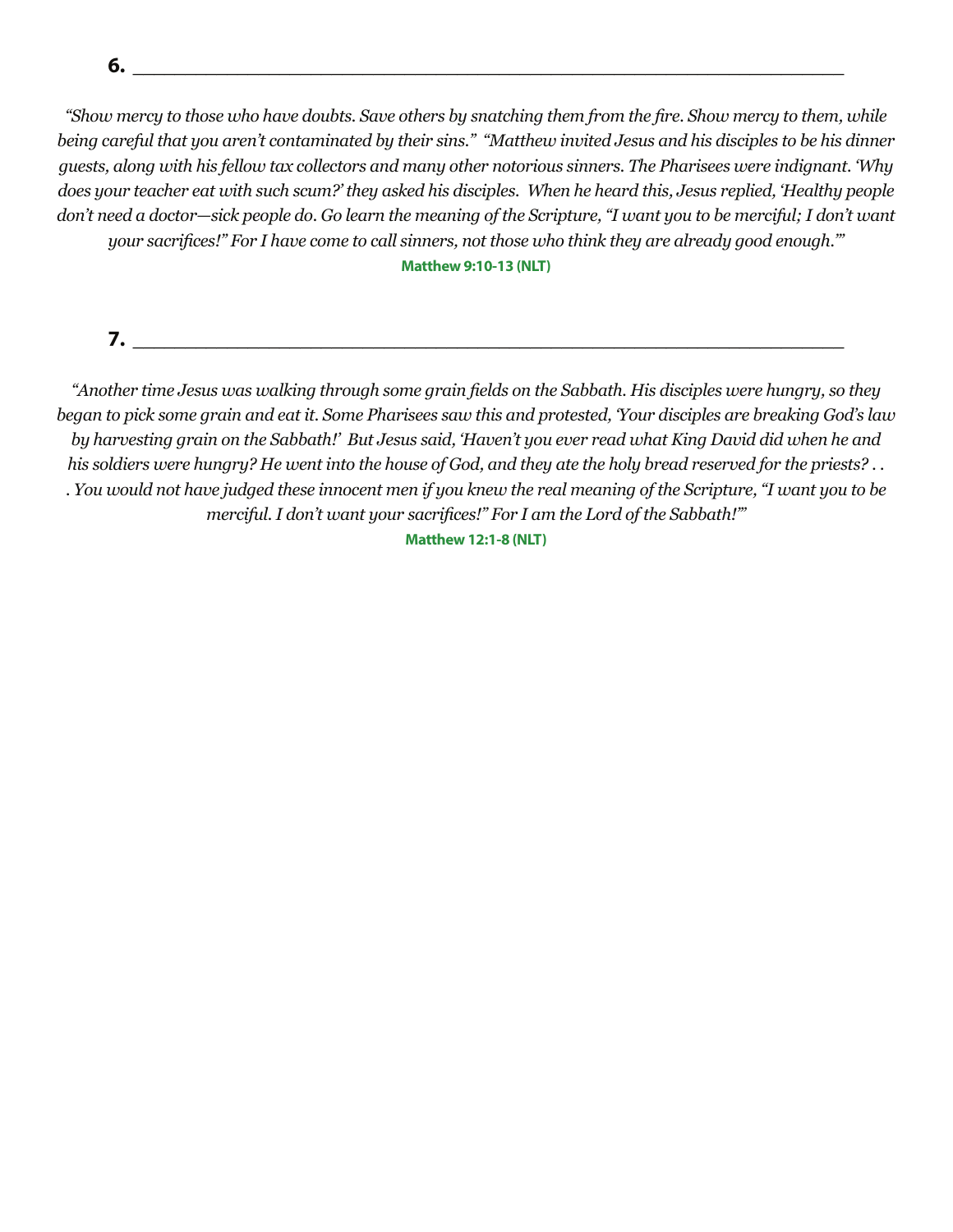# **GOD BLESSES A HEART OF INTEGRITY**

*The Keys to a Blessed Life – Message 6*

 $\overline{\phantom{a}}$ 

*"Man looks at the outward appearance, but the Lord looks at the heart."*  **1 Samuel 16:7 (NIV)**

*"God blesses those whose hearts are pure, for they will see God."*  **Matthew 5:8 (NLT)**

#### **INTEGRITY: wholeness authenticity unmixed motivation**

#### **BLESSINGS BROUGHT BY INTEGRITY**

**1. \_\_\_\_\_\_\_\_\_\_\_\_\_\_\_\_\_\_\_\_\_\_\_\_\_\_\_\_\_\_\_\_\_\_\_\_\_\_\_\_\_\_\_\_\_\_\_\_\_\_\_\_\_\_\_\_\_\_\_\_\_**

*"People with integrity have a firm footing, but those who follow crooked paths will slip and fall."* **Proverbs 10:9 (NLT)**

> *"The integrity of the honest keeps them on track."*  **Proverbs 11:3 (Mes)**

**2. \_\_\_\_\_\_\_\_\_\_\_\_\_\_\_\_\_\_\_\_\_\_\_\_\_\_\_\_\_\_\_\_\_\_\_\_\_\_\_\_\_\_\_\_\_\_\_\_\_\_\_\_\_\_\_\_\_\_\_\_\_\_**

*"A righteous person lives on the basis of his integrity. Blessed are his children after he is gone."*  **Proverbs 20:7 (GW)**

"If you pray to God and seek the favor of the Almighty, if you are pure and live with complete integrity, God will *rise up and restore your happy home. And though you started with little, you will end with much."* **Job 8:5-7 (NLT)**

**3.**  $\blacksquare$ 

(God will say) "Well done! You are a good and trusted servant! Because you were faithful with small things, I'll *now put you in charge of much greater things. Come and share your Master's happiness!"*  **Matthew 25:21 (NCV)**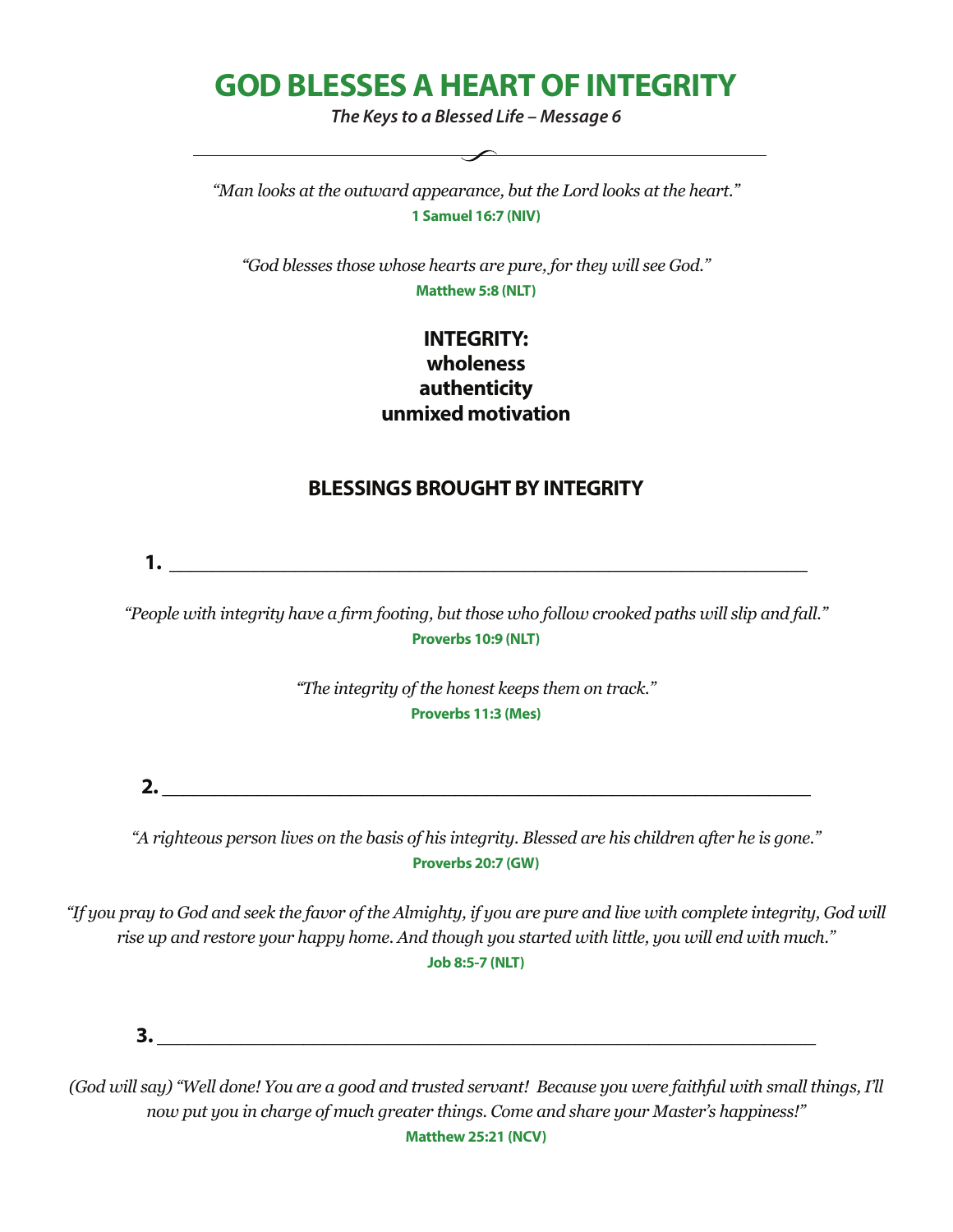"Lord, who may stay in your sanctuary and live on your holy mountain? The one who WALKS WITH INTEGRITY - he speaks the truth from his heart. He refuses to slander others with his tongue, won't listen to gossip, and will not cast a slur on his fellowman . . .(instead) he honors those who fear the Lord, and keeps his promises even when it hurts. He lends his money freely without charging interest and cannot be bribed by money. Whoever does these *things will never be shaken!"* 

**Psalm 15:1-5 (NIV/GW/TEV)**

### **SOME WAYS TO DEVELOP INTEGRITY**

**1.**  $\blacksquare$ *"People who promise things they never give are like clouds and wind that bring no rain."*  **Proverbs 25:14 (TEV) 2. \_\_\_\_\_\_\_\_\_\_\_\_\_\_\_\_\_\_\_\_\_\_\_\_\_\_\_\_\_\_\_\_\_\_\_\_\_\_\_\_\_\_\_\_\_\_\_\_\_\_\_\_\_\_\_\_\_\_\_\_\_\_\_\_\_** *"The wicked man borrows and never pays back . . ."* **Psalm 37:21 (TEV)** "... the authorities are working for God ... Pay what you owe them; pay your personal and property taxes ..." **Romans 13:6-7 (TEV) 3. \_\_\_\_\_\_\_\_\_\_\_\_\_\_\_\_\_\_\_\_\_\_\_\_\_\_\_\_\_\_\_\_\_\_\_\_\_\_\_\_\_\_\_\_\_\_\_\_\_\_\_\_\_\_\_\_\_\_\_\_\_\_\_\_\_** *"A gossip can't be trusted with a secret, but someone of integrity won't violate a confidence."*  **Proverbs 11:13 (Mes) 4.\_\_\_\_\_\_\_\_\_\_\_\_\_\_\_\_\_\_\_\_\_\_\_\_\_\_\_\_\_\_\_\_\_\_\_\_\_\_\_\_\_\_\_\_\_\_\_\_\_\_\_\_\_\_\_\_\_\_\_\_\_\_\_\_** "Is it right for a person to cheat God? Of course not! Yet you are robbing me, says the Lord. How?' you ask. By

withholding your full tithe and offerings ... Bring to me the full amount of your tithe to my House ... Put me to the test and you'll see that I will open the windows of heaven and pour out so much blessing on you that you won't *have enough room to receive it all!"*

**Malachi 3:8-10 (TEV)**

**5.\_\_\_\_\_\_\_\_\_\_\_\_\_\_\_\_\_\_\_\_\_\_\_\_\_\_\_\_\_\_\_\_\_\_\_\_\_\_\_\_\_\_\_\_\_\_\_\_\_\_\_\_\_\_\_\_\_\_\_\_\_\_\_\_\_**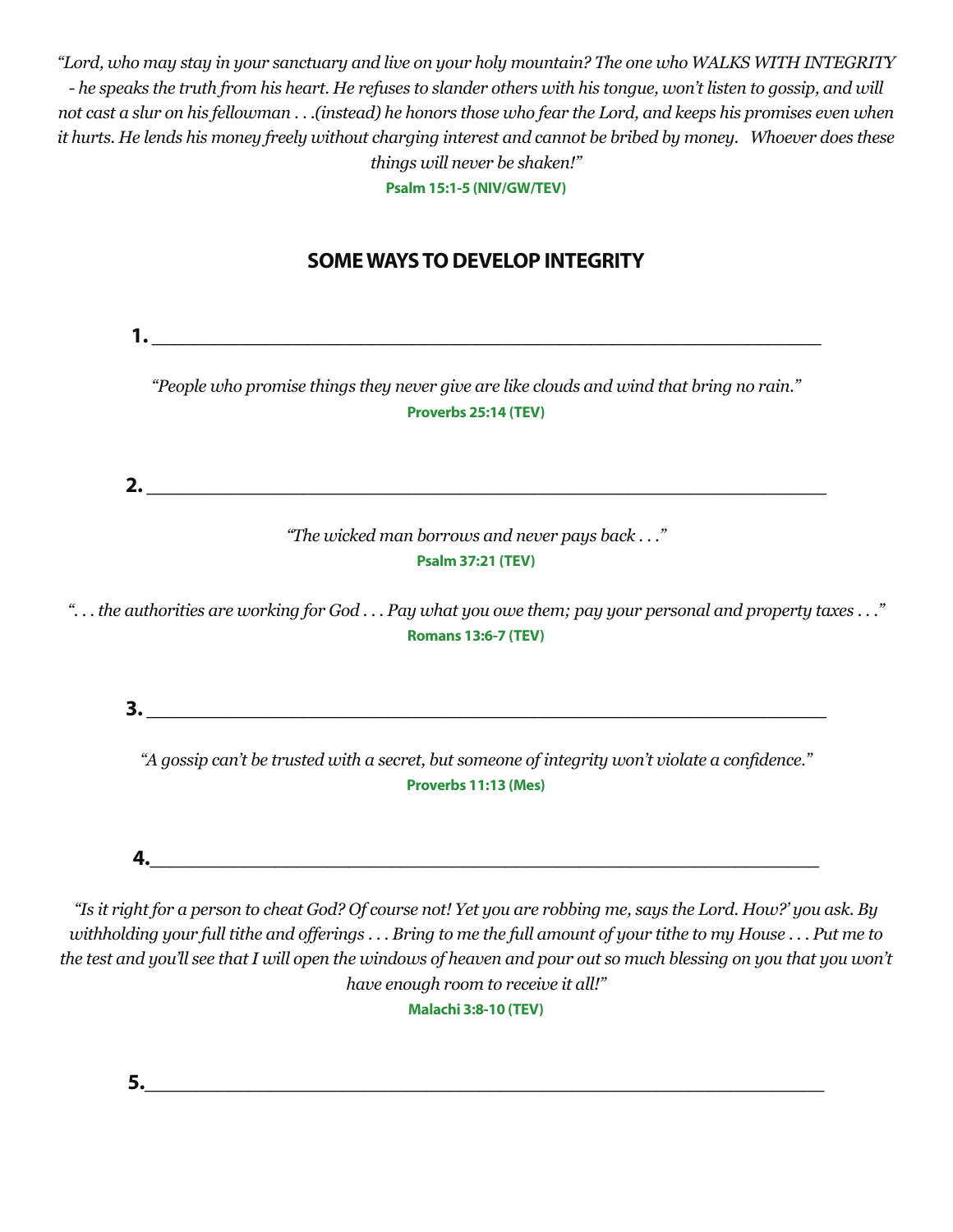*"Work hard and cheerfully at whatever you do, as though you were working for the Lord rather than for people."*  **Colossians 3:23 (NLT)**

**6.\_\_\_\_\_\_\_\_\_\_\_\_\_\_\_\_\_\_\_\_\_\_\_\_\_\_\_\_\_\_\_\_\_\_\_\_\_\_\_\_\_\_\_\_\_\_\_\_\_\_\_\_\_\_\_\_\_\_\_\_\_\_\_\_\_**

"We refuse to wear masks and play games. We don't maneuver and manipulate behind the scenes. And we don't twist God's Word to suit ourselves. Rather, we keep everything we do and say out in the open ..." **2 Corinthians 4:2 (Mes)**

> *"How can I keep my way pure? By living according to your Word."* **Psalms 119:9 (NIV)**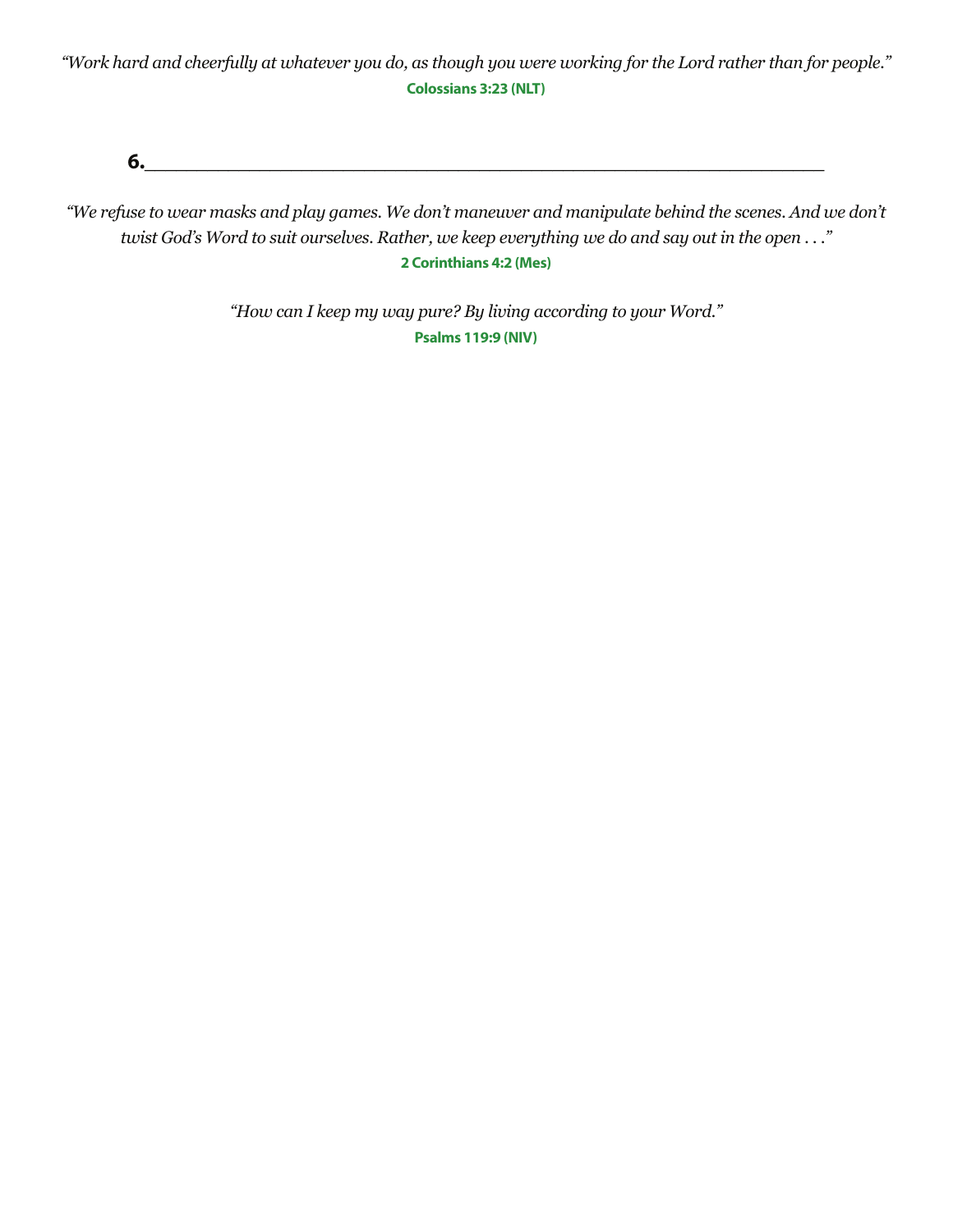# **HOW TO RECONCILE A RELATIONSHIP**

*The Keys to a Blessed Life – Message 7*

 *"God blesses those who are peacemakers, for they will be called the children of God."* **Matthew 5:9 (NLT)**

#### **MISCONCEPTIONS ABOUT PEACEMAKING**

#### **DAMAGE CAUSED BY UNRESOLVED CONFLICT**

*"Those who are peacemakers will plant seeds of peace and reap a harvest of goodness."*  **James 3:18 (NLT)** 

#### **HOW TO BE A PEACEMAKER**

 **1. \_\_\_\_\_\_\_\_\_\_\_\_\_\_\_\_\_\_\_\_\_\_\_\_\_\_\_\_\_\_\_\_\_\_\_\_\_\_\_\_\_\_\_\_\_\_\_\_\_\_\_\_\_\_\_\_\_\_\_\_\_\_\_\_**

"If you're standing before the altar in the Temple, giving an offering to God, and you suddenly remember someone has something against you, leave your offering there beside the altar. Go at once and first be reconciled to that *person. Then come and offer your gift to God."*

**Matthew 5:23-24 (NLT)** 

**2.\_\_\_\_\_\_\_\_\_\_\_\_\_\_\_\_\_\_\_\_\_\_\_\_\_\_\_\_\_\_\_\_\_\_\_\_\_\_\_\_\_\_\_\_**

*"If you want to know what God wants you to do, ask Him, and He will gladly tell you . . ."*  **James 1:5 (LB)**

**3.\_\_\_\_\_\_\_\_\_\_\_\_\_\_\_\_\_\_\_\_\_\_\_\_\_\_\_\_\_\_\_\_\_\_\_\_\_\_\_\_\_\_\_\_\_\_\_\_\_\_\_\_\_\_\_\_\_\_\_\_\_\_\_\_\_**

*"What causes fights and quarrels among you? They are caused by selfish desires that are continually at war inside you."* 

**James 4:1**

*"Pride only leads to arguments . . ."*  **Proverbs 13:10 (NCV)**

*"Why do you notice the little piece of dust in your friend's eye, but you don't notice the big piece of wood in your*  own eye?...First, take the wood out of your own eye. Then you will see clearly to take the dust out of your *friend's eye."*  **Matthew 7:3,5 (NCV)**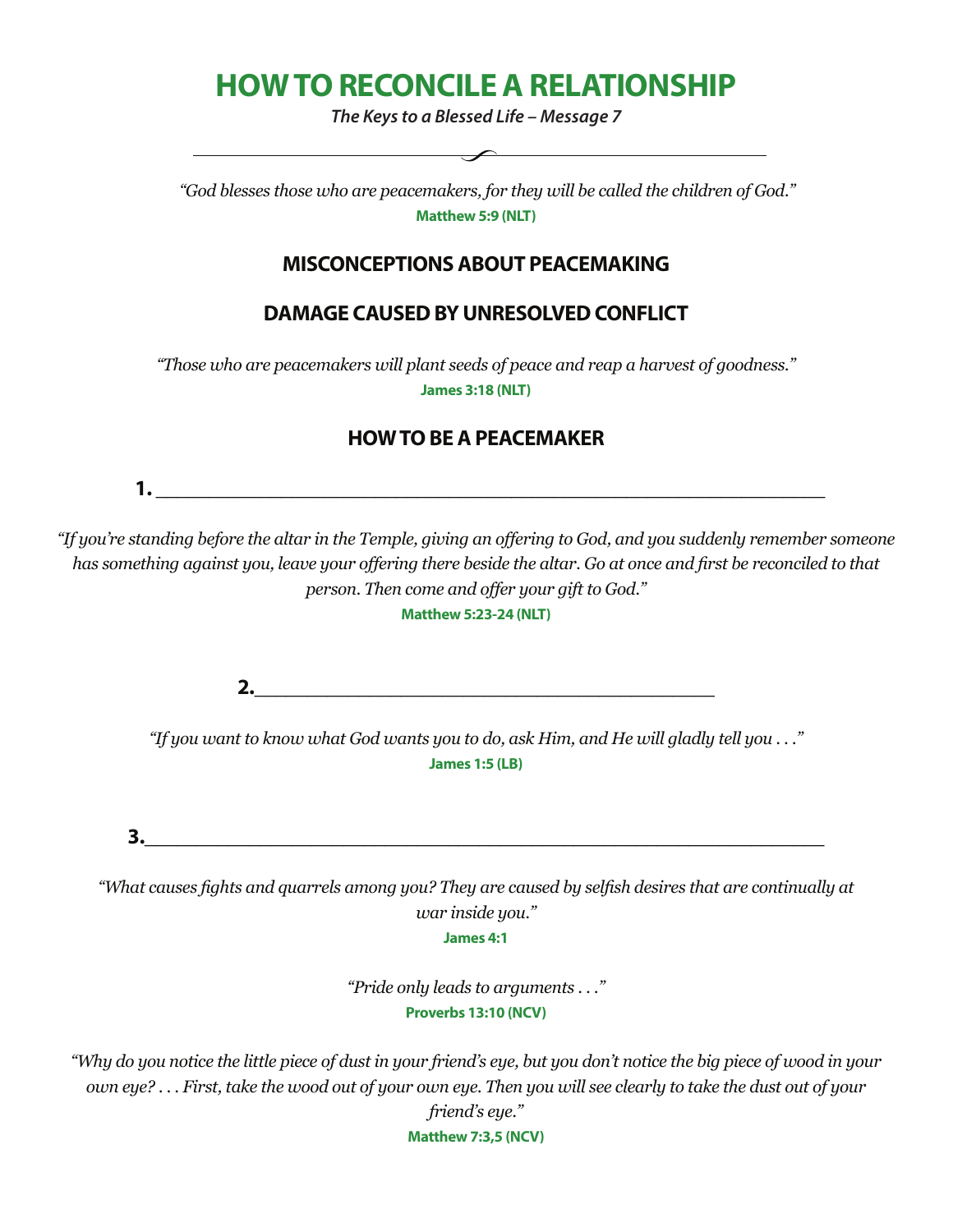

### **Resolution = resolve every issue**

*"God has restored our relationship with him through Christ, and has given us this ministry of restoring relationships. God was in Christ restoring his relationship with humanity. He didn't hold people's faults against them, and he has given us this message of restored relationships to tell others. We are Christ's representatives . . . We beg you on behalf of Christ to become reunited with God."*

 **2 Corinthians 5:18-20 (GW)**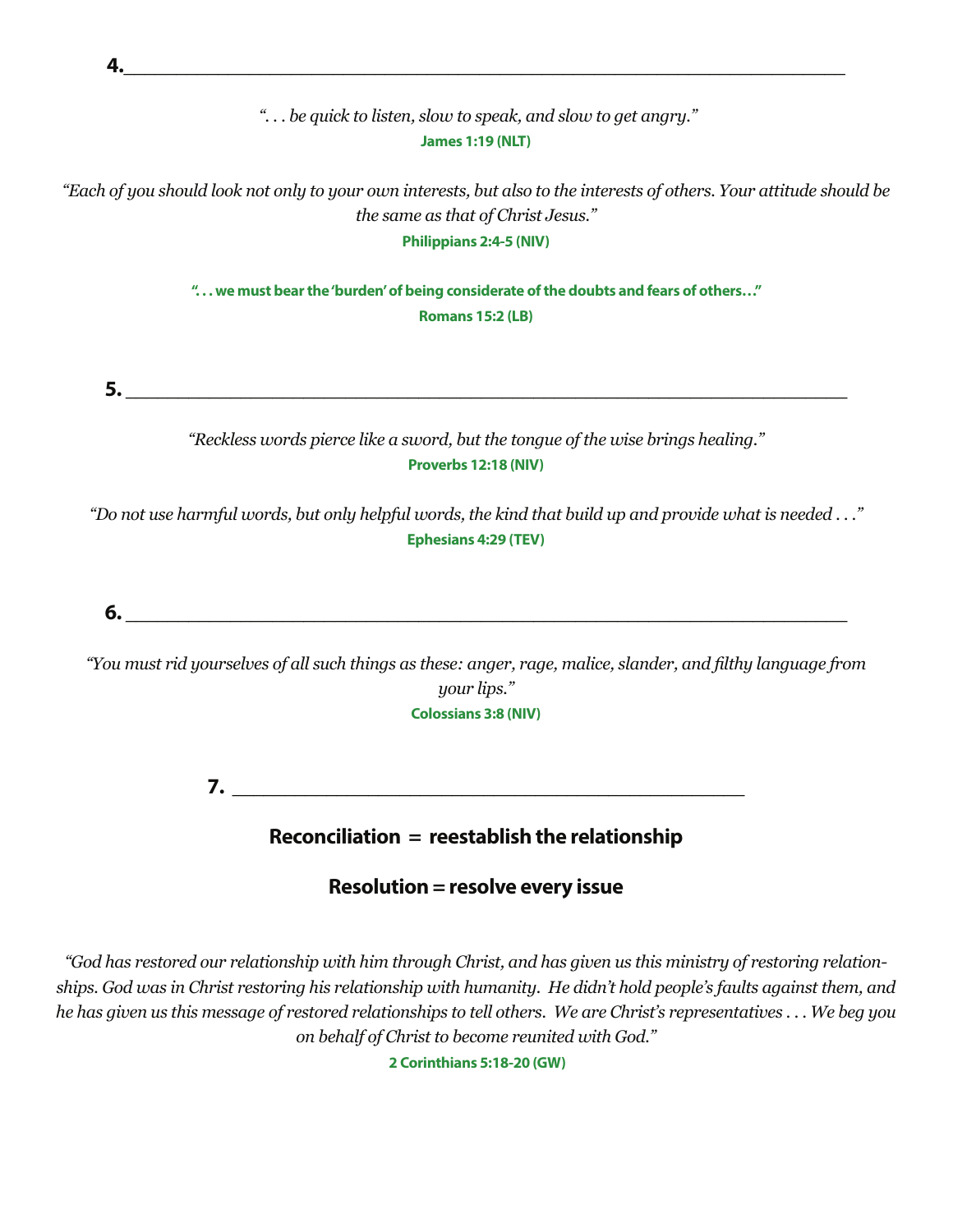# **HANDLING OPPOSITION TO YOUR FAITH**

*The Keys to a Blessed Life – Message 8*

 $\overline{\phantom{a}}$ 

*"Anyone who belongs to Christ Jesus and wants to live right WILL have trouble from others."* **2 Timothy 3:12 (CEV)**

#### **WHAT TO REMEMBER**

**1. \_\_\_\_\_\_\_\_\_\_\_\_\_\_\_\_\_\_\_\_\_\_\_\_\_\_\_\_\_\_\_\_\_\_\_\_\_\_\_\_\_\_\_\_\_\_\_\_\_\_\_\_\_\_\_\_\_\_\_\_\_\_\_\_\_\_\_**

JESUS: "When the world hates you, remember it hated me first. The world would love you IF you belonged to it, but you don't. I chose you out of the world. That's why the world will hate you. No servant is ever greater than his *master. So since they persecuted me they will persecute you too."* 

**John 15:18-20**

*"If you're abused because of Christ, count yourself fortunate. It's the Spirit of God and his glory in you that brought you to the notice of others."* 

**1 Peter 4:14 (Mes)**

**2. \_\_\_\_\_\_\_\_\_\_\_\_\_\_\_\_\_\_\_\_\_\_\_\_\_\_\_\_\_\_\_\_\_\_\_\_\_\_\_\_\_\_\_\_\_\_\_\_\_\_\_\_\_\_\_\_\_\_\_\_\_\_\_\_\_\_\_**

"These troubles will prove that your faith is genuine. Just as gold is purified by fire and heat, so your faith, which is far more precious than gold, must also be purified by fire so it may endure. Then you'll receive praise and glory *and honor on the Day when Jesus Christ is revealed to the whole world."*

**1 Peter 1:7**

**3. \_\_\_\_\_\_\_\_\_\_\_\_\_\_\_\_\_\_\_\_\_\_\_\_\_\_\_\_\_\_\_\_\_\_\_\_\_\_\_\_\_\_\_\_\_\_\_\_\_\_\_\_\_\_\_\_\_\_\_\_\_\_\_\_\_\_\_**

*"God BLESSES those who are persecuted because they live for God: the Kingdom of Heaven will be theirs! You will*  be blessed WHEN people insult you, and persecute you and falsely say all kinds of evil against you because of me. *Rejoice and be glad, because great is your reward in heaven, for in the same way they persecuted the prophets who were before you."* 

**Matthew 5:10-12**

### **WHAT TO DO**

**1. \_\_\_\_\_\_\_\_\_\_\_\_\_\_\_\_\_\_\_\_\_\_\_\_\_\_\_\_\_\_\_\_\_\_\_\_\_\_\_\_\_\_\_\_\_\_\_\_\_\_\_\_\_\_\_\_\_\_\_\_\_\_\_\_\_\_\_**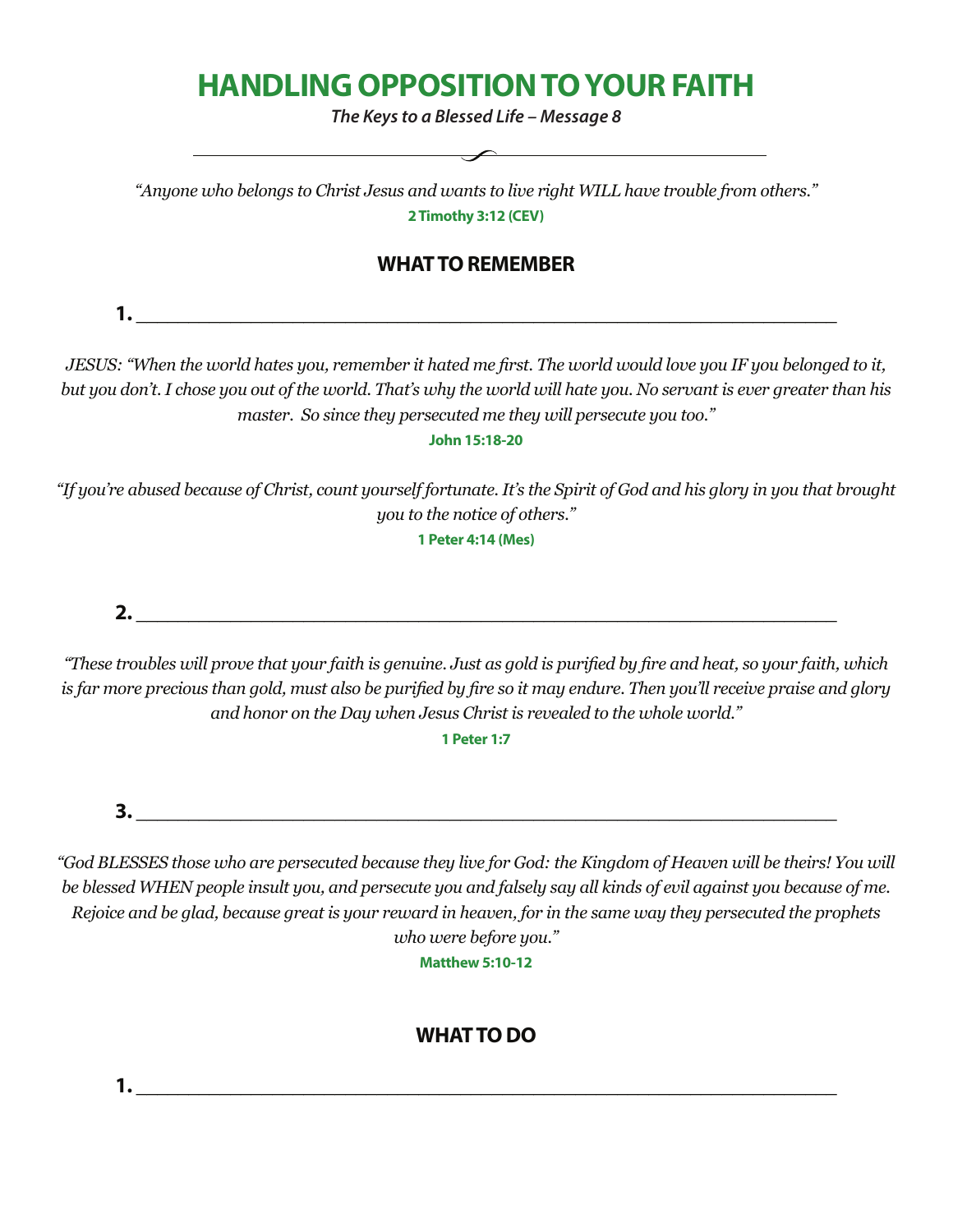"Dear friends, don't be surprised or shocked when you go through painful trials that are like walking through fire, *as though something unusual is happening to you."*

**1 Peter 4:12 (CEV/TEV)**

**2. \_\_\_\_\_\_\_\_\_\_\_\_\_\_\_\_\_\_\_\_\_\_\_\_\_\_\_\_\_\_\_\_\_\_\_\_\_\_\_\_\_\_\_\_\_\_\_\_\_\_\_\_\_\_\_\_\_\_\_\_\_\_\_\_\_\_\_**

"If you suffer for doing what is right, God will reward you for it, so don't be afraid and don't worry! Instead, worship Christ as Lord of your life. And if you are asked about your Christian hope, always be ready to explain it." **1 Peter 3:14-15 (NLT)**

**3.\_\_\_\_\_\_\_\_\_\_\_\_\_\_\_\_\_\_\_\_\_\_\_\_\_\_\_\_\_\_\_\_\_\_\_\_\_\_\_\_\_\_\_\_\_\_\_\_\_\_\_\_\_\_\_\_\_\_\_\_\_\_\_\_\_\_\_**

"It is no shame to suffer for being a Christian. Instead, thank God for the privilege of being called by his name!" **1 Peter 4:16 (NLT)**

"Take a firm stand against Satan and be strong in your faith. Remember that your Christian brothers and sisters *all over the world are going through the same kind of suffering you are."*

**1 Peter 5:9 (NLT)**

*"Remember, it is better to suffer for doing God's will than to suffer for doing evil."* **1 Peter 3:17**

**4. \_\_\_\_\_\_\_\_\_\_\_\_\_\_\_\_\_\_\_\_\_\_\_\_\_\_\_\_\_\_\_\_\_\_\_\_\_\_\_\_\_\_\_\_\_\_\_\_\_\_\_\_\_\_\_\_\_\_\_\_\_\_\_\_\_\_\_**

"We're not fighting against human beings, but against wicked spiritual forces in the heavenly realm . . ." **Ephesians 6:12 (TEV)**

"Stay away from stupid and senseless arguments. These only lead to trouble. God's servants must never quarrel. (Instead) be kind to everyone ... and be patient. Be humble when you correct people who oppose you ... they've *been trapped by the devil, and he makes them obey him, but God may help them escape."*  **2 Timothy 2:23-26 (CEV)**

 $\mathbf{5.}$ 

"Never pay back evil with more evil ... If it is possible, as far as it depends on you, live at peace with everyone. And never avenge yourself. Leave that to God, who has said, Tll be the judge and I'll take care of it." **Romans 12:17-19**

"Those who suffer according to God's will should commit themselves to their faithful Creator and continue to do *good."* 

**1 Peter 4:19 (NIV)**